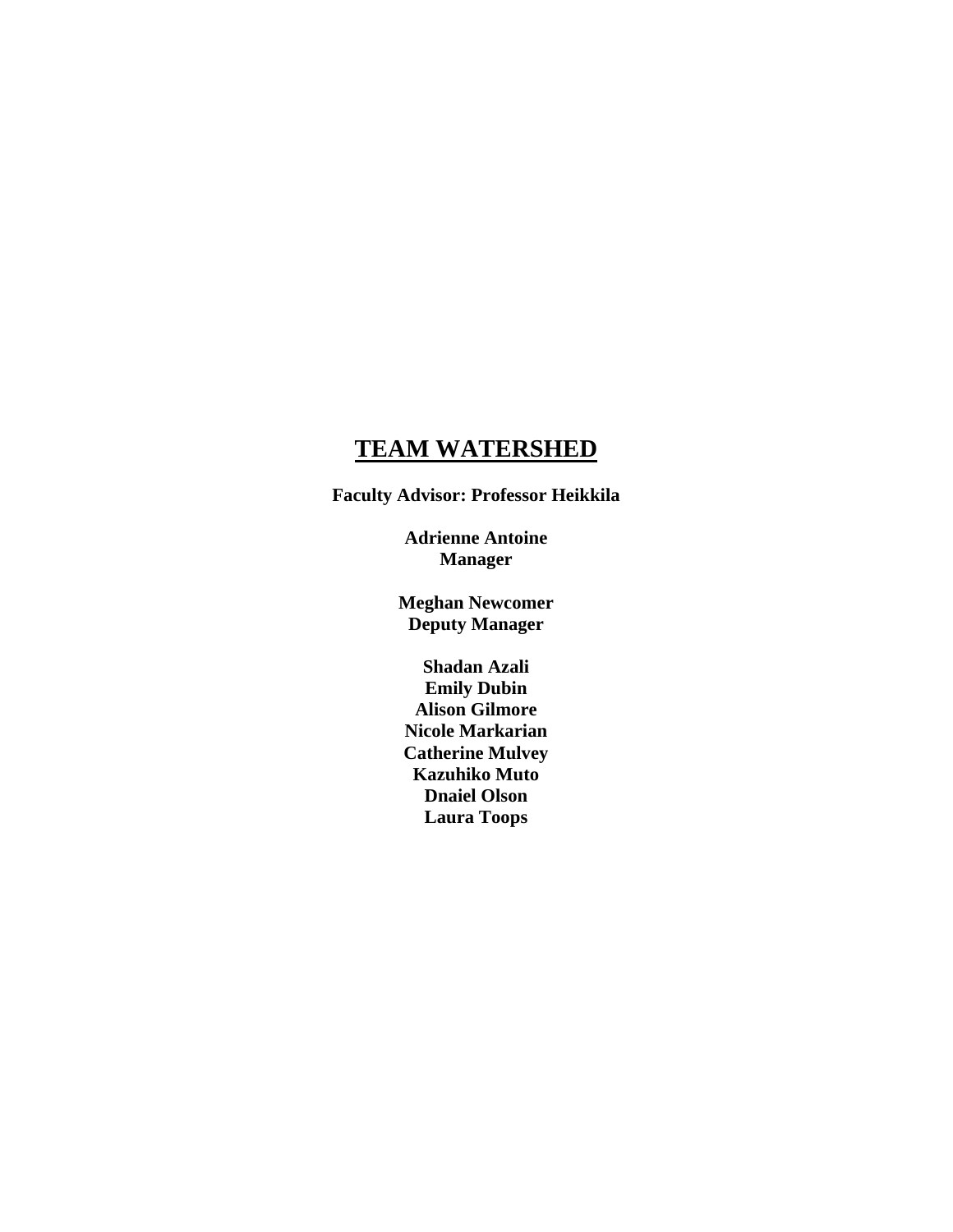# **Table of Contents**

| $\mathbf{I}$ . |                                           |  |
|----------------|-------------------------------------------|--|
| II.            | The Legislative Directives for The Public |  |
| III.           | A.<br><i>B</i> .                          |  |
| IV.            |                                           |  |
|                |                                           |  |
|                |                                           |  |
|                |                                           |  |
|                |                                           |  |
|                |                                           |  |
|                |                                           |  |
|                |                                           |  |
|                |                                           |  |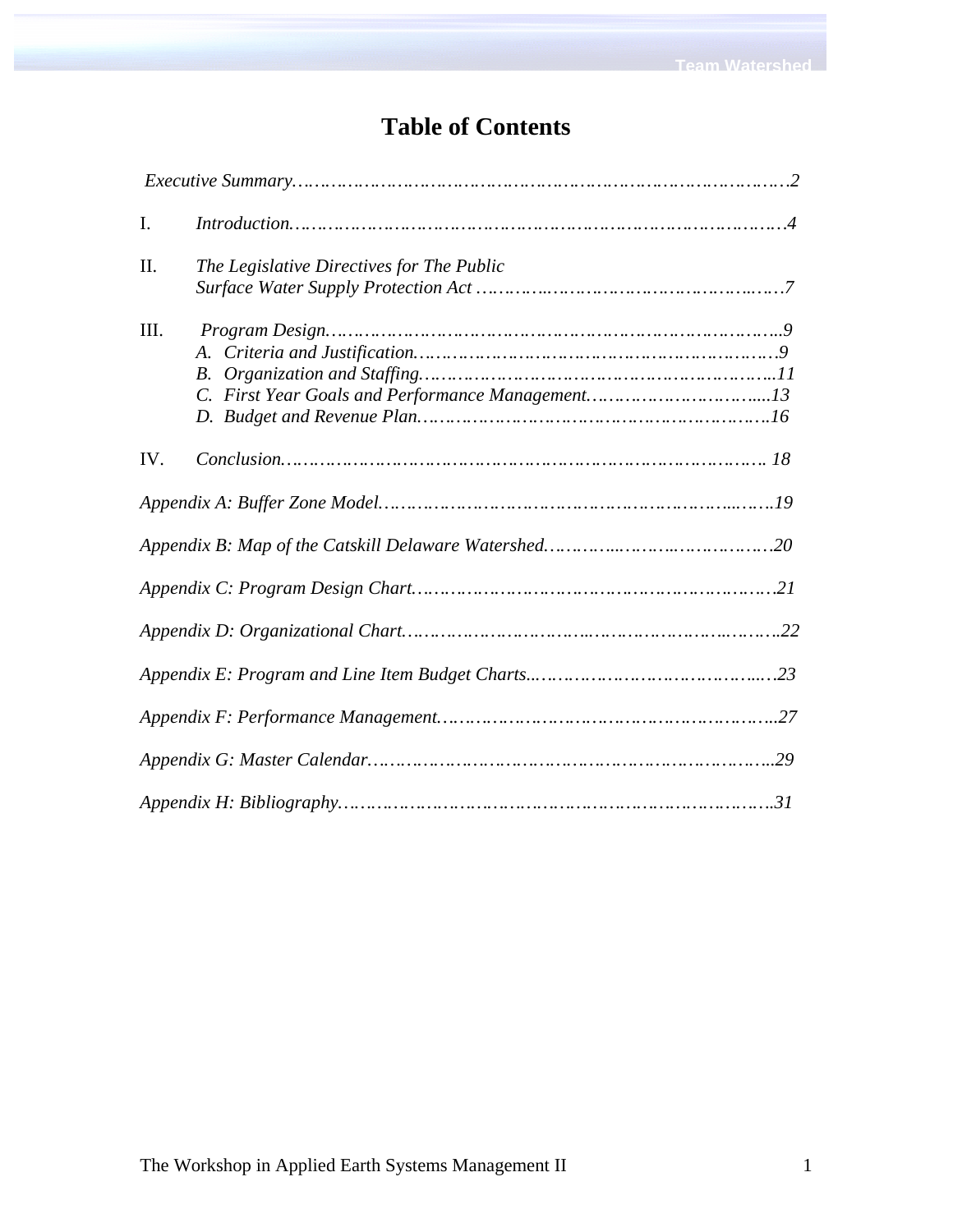#### *EXECUTIVE SUMMARY*

Team Watershed is an interagency task force comprised of New York watershed management agencies; requested to examine the State of New York's Public Surface Water Supply Protection Act and develop a program for its implementation.

In New York State, ninety-five percent of the drinking water originates from within the state itself, and much of this supply is from surface water systems. The 2003 Public Surface Water Supply Protection Act is designed to create protected areas around New York State's surface waters through the establishment and regulation of buffer zones. A buffer zone is a marked off area of land usually surrounding a water system, the purpose is to protect this area from human activity. Buffer zones offer watershed protection by preserving the riparian areas along watersheds, including vegetation and soil that naturally filter surface waters and remove contaminants and pathogens that enter the water supply. They provide an important defense against runoff from impervious cover created through development from residential and commercial use and from fecal matter runoff associated with agricultural use. A typical design consists of three zones that have a total minimum width of 100 feet.

A prime example of an area of New York that is greatly affected by the contamination of their water supply from development, and would benefit from the implementation of The Public Surface Water Supply act is New York City. New York City's nine million residents receive ninety-percent of their drinking water from the unfiltered Catskill Delaware watershed located approximately one hundred miles north of New York City. The 1997 agreement between New York City (NYC) and the Environmental Protection Agency (EPA) granted New York City a Filtration Avoidance Determination (FAD). This allows NYC to use the Catskill Delaware as an unfiltered source as long as the water is in compliance with EPA's drinking water quality standards.

The Public Surface Water Supply Protection Act will help New York City protect its unique source for drinking water though its buffer zone program. The legislation mandates 300-foot buffer zones around primary streams and 200-foot buffer zones around secondary streams. These widths differ from the standard width mention above, because of New York States unique topography that consists of steep slopes in the upstate region. In addition the legislation mandates the prohibition of all harmful activities in the buffer zone, requires permits for all approved activities, and defines an exemption clause for any permitted development approved prior to the legislation.

Team Watershed has created an integrated program design for implementing the Public Surface Water Supply Protection Act. This design will utilize organizations involved with watershed protection in New York State, namely the State Department of Environmental Conservation (DEC) and local departments of environmental protection. In this report, we focused on how the program would be implemented in New York City because of its significant source of unfiltered drinking water coming from the Catskill Delaware watershed. We developed a program design that allows for uniformity and flexibility for feasible implementation; it will utilize existing organizational structures, re-allocate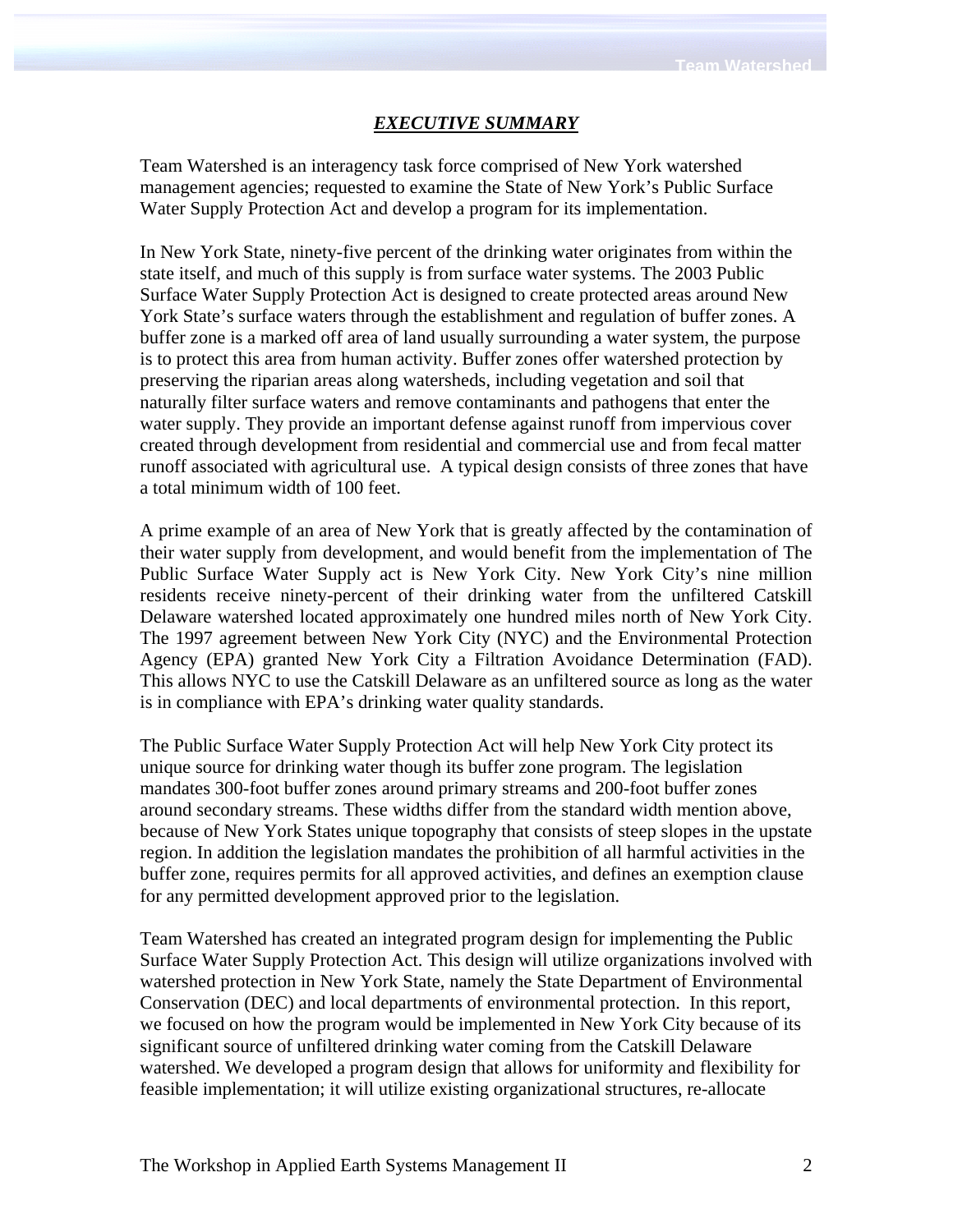preexisting employee resources, and will use organizations in a geographically efficient manner. The four key objectives for implementation include: establishing buffer zones, creating a permitting process, monitoring the watershed, and enforcement of regulation. Implementation will be carried out within NYC's local environmental government, The Department of Environmental Protection, specifically within the Bureau of Water Supply.

First year program goals include hiring employees to lead program divisions, a task projected to be accomplished within the first six months. The second major goal focuses on prioritizing and marking out buffer zones within the 25,000 miles of priority area primary streams within the first year.

With the four key objectives for implementation (buffer zones, permitting, monitoring, and enforcement) in mind, the budget estimation for the first fiscal year is slightly over \$500,000. A majority of this is allocated to personnel services expenditures, salaries for the newly created positions. This budget estimate is approximately 0.2 percent of the total operating budget for the DEP's Bureau of Water Supply, making first year implementation of this program financially feasible.

Performance management techniques will be used as justification that the first fiscal year program goals are being attained. The four specified objectives will be used as indicators of overall program success for implementation of the Public Surface Water Supply Protection Act. Further, success can be judged as NYC's monitored drinking water supply continues to meet EPA's water quality standards and as the city maintains the Filtration Avoidance Determination the EPA has granted it.

Protecting the state's watersheds, and maintaining New York City's source of unfiltered water in particular, will be a challenge as encroaching development in upstate New York continues over the coming decades. Team Watershed has developed a program design that implements this important policy in a cost effective and feasible manner. Because of these two attributes, this program design offers a viable option for implementation of The State of New York's Public Surface Water Supply Protection Act.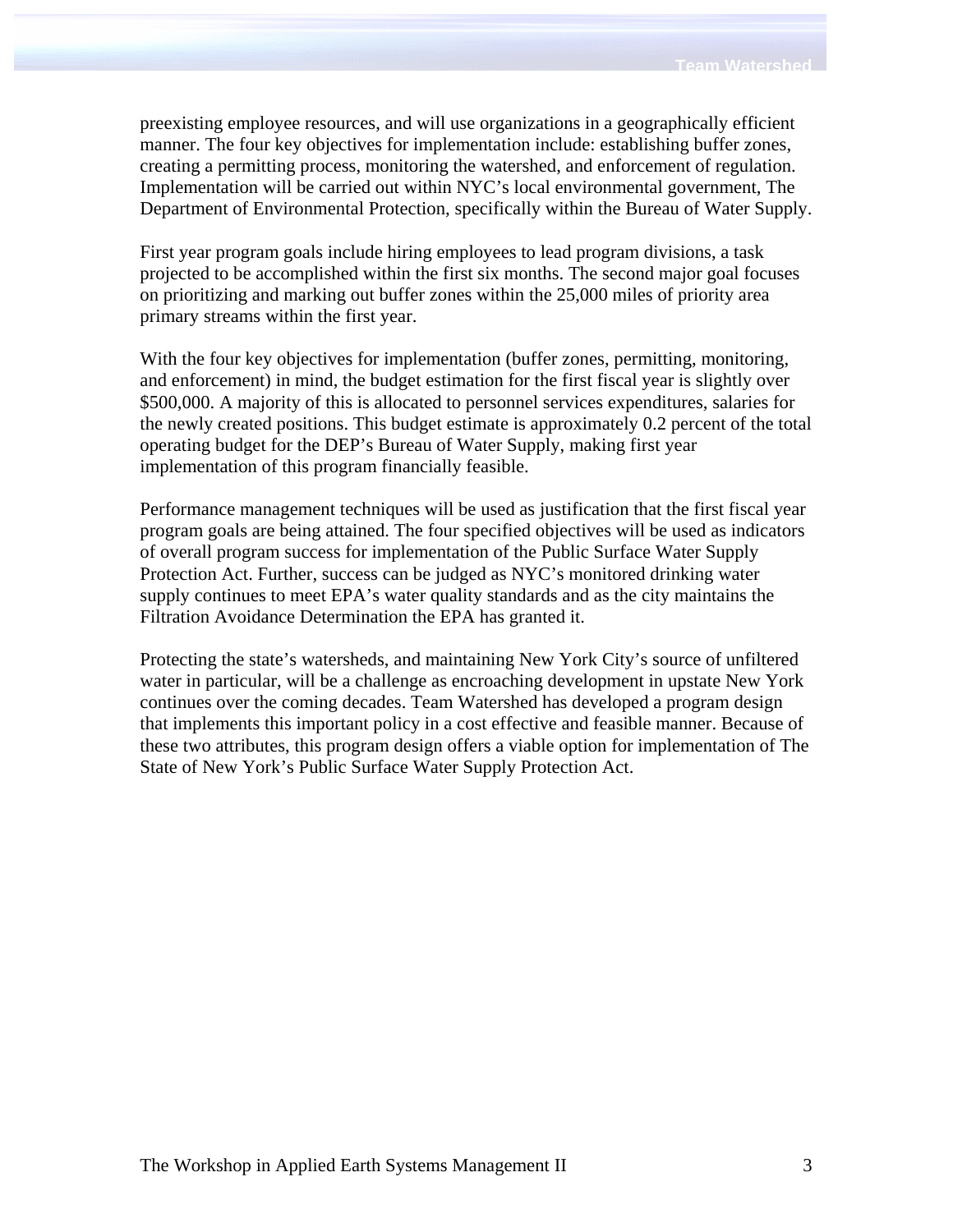# **INTRODUCTION**

# **Team Watershed**

Team Watershed is an interagency task force comprised of New York watershed management agencies; requested to examine the State of New York's Public Surface Water Supply Protection Act and develop a program for its implementation.

# **Watershed Protection in New York State**

New York State is fortunate to not have to purchase drinking water from neighboring states. In fact, ninety-five percent of New York State's drinking water comes from within the state itself. Much of this water comes directly from surface waters (i.e. a lake, river or stream). Surface waters are fragile systems because of their susceptibility to pollution from human activity. Development is the main threat to surface water systems and their surrounding watershed. Urban development can lead to an increase in impervious cover, which impedes a watersheds ability to naturally filter the water. Agricultural development can lead to an increase in the concentration of chemicals and fecal matter leaking into the water supply. Development impedes a watershed's ability to filter water as it flows through the land into the surface system. This lack of filtration from the surrounding environment increases the concentration of contaminates that leak into the water supply. Thus, protecting surface water systems and their sounding watershed from development is vital.

The Public Surface Water Supply Protection Act takes measures to protecting New York State's watersheds and surface water supplies by restricting development in all watershed management areas in the state through the establishment of buffer zones surrounding all state surface water systems. Given the threat of development to the undeveloped areas in up-state New York, such protection is considered crucial.

Numerous buffer zone designs and techniques have been tested. The most widely used models available incorporate a variety of factors to determine a width, such as slope, vegetation, and proximity to development; and then develop zones within that set width. The minimum width for a buffer zone is 100 feet (http://www.stormwatercenter.net). However, this legislation mandates 200-300 foot buffer zones due to the steep slopes in New York State. The steeper the slope, the faster the rate of runoff is into a water supply. The buffer zone are broken into three zones, outer, middle, and streamside, and allow for differing types of activities to occur inside them. Appendix A is an example of the typical design of buffer zones. The most important is the streamside zone; activities in this zone need to be as limited as possible because of its proximity to the water system. (http://www.stormwatercenter.net). Restricting development around the water through buffer zones will prevent damage in these sensitive areas, and ensure that the watershed is healthy enough to perform its natural processes.

## **The Importance of Watershed Protection for New York City**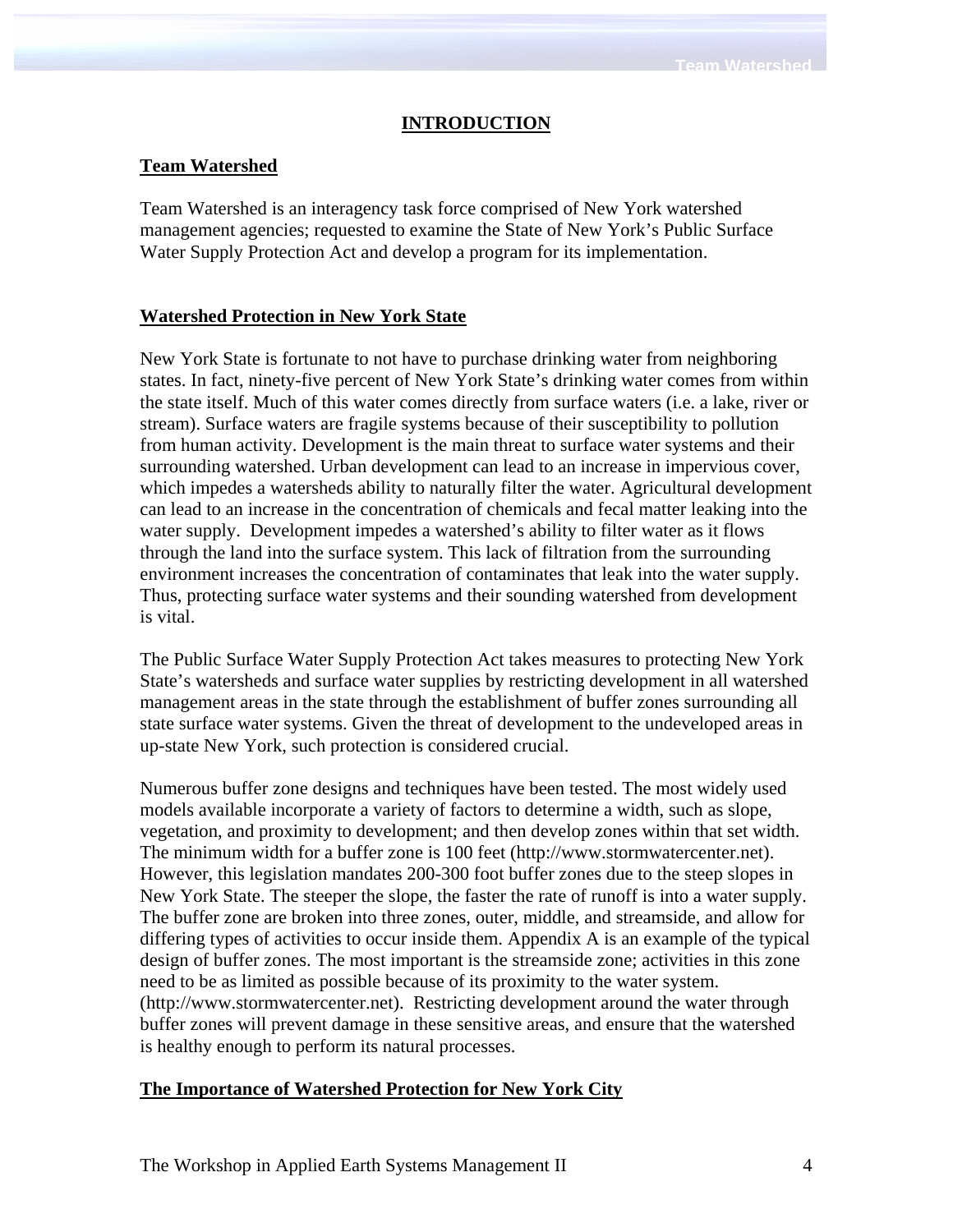A prime example of an area in New York State that would be greatly affected by this bill is New York City. New York City is unique because the majority of its surface water supply comes from the Catskill-Delaware watershed unfiltered. Appendix B is a map depicting the Catskill Delaware Watershed in relation to New York City. This clean water source does not need to be filtered before human use, because of the natural filtration processes of the watershed. Natural filtration occurs from the vegetation, soil, and microbial bacteria living in the surrounding watershed. As the water flows through the watershed as ground water the above organisms filter it by picking up contaminates such as nitrogen and oil to be broken-down and used. When the water is released into the surface water system it is now clean and pure due to the filtration by the organisms in the watershed. This natural filtration provides New York City residents with an inexpensive "cleaning" service, making for a cost efficient water supply.

It is a special agreement with the Environmental Protection Agency (EPA) that enables New York City to use this unfiltered source. Under this agreement the city must guarantees that it will continually meet federal water quality standards. The EPA in accordance with the 1986 Safe Drinking Water Act (SDWA) establishes these standards. The 1989 Surface Water Treatment Rule, an amendment to SDWA, took quality control one step further by requiring "filtration of surface water supplies unless specific filtration avoidance criteria are met" (EPA, 2004). Cost estimates of filtering water from the Catskill/Delaware watershed range from \$4-\$6 billion. This filtration cost would more than double the City's current water rates (Catskill Watershed Corporation, 2004). The Catskill/Delaware Watershed was one of the few watersheds in the nation able to comply with the "stringent source water quality criteria, meet the inactivation (contact time) requirements, and maintain an effective watershed control program" (Hitchcock, 2004)

The EPA issued New York City a Filtration Avoidance Determination (FAD) in 1993. Under the FAD, New York City had to increase protection of the watershed management area and maintain water quality standards (EPA, 1996). These preliminary conditions were met and EPA renewed the FAD in December 1993. This renewed FAD required the City to update their watershed regulations and commit to a land acquisition program that would result in acquiring at least 80,000 acres of land by December 31, 1999 (Catskill Watershed Corporation, 2004). In 1997, after extensive discussions with the EPA, New York City Department of Environmental Protection (DEP) and New York State Department of Environmental Conservation (DEC) successfully negotiated the Watershed Memorandum of Agreement (MOA) with the EPA Region II to ensure longterm watershed protection. Under this agreement, New York State pledged to enhance watershed protection in lieu of constructing the \$6 billion filtration plant.

Unfortunately, the Catskill Delaware Watershed's pristine nature is threatened by encroaching development prompting a heightened desire from the NYC's government to protect it. One way NYC has tried to restrict development in the watershed is through the aggressive land acquisition program, mentioned above. This program however, has created conflict between the communities in the watershed and the NYC government,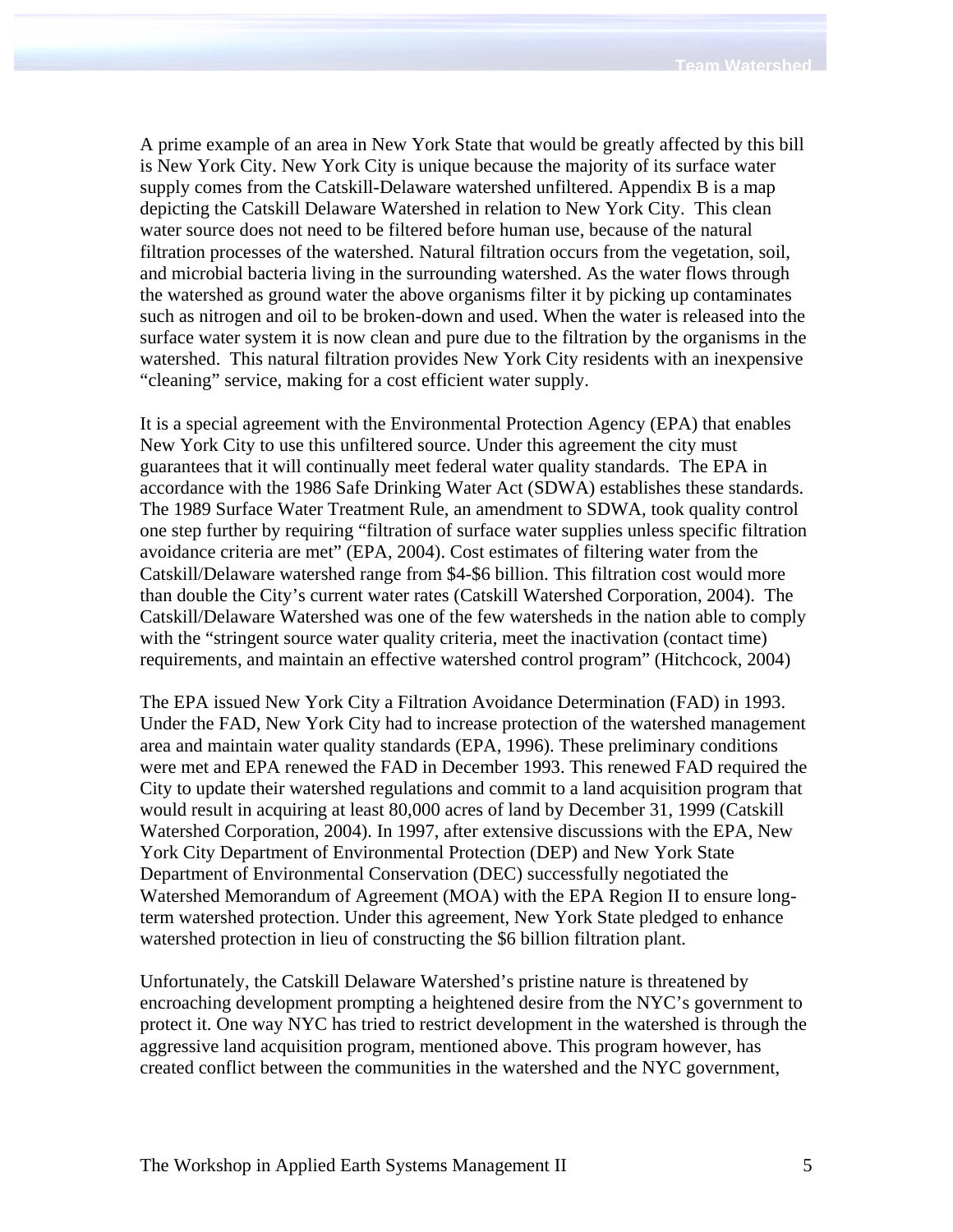because the communities of the watershed feel that NYC is infringing on their rights to own and develop their land.

# **The Policy Response**

The Public Surface Water Supply Protection Act addresses the issue of stopping development to help protect surface water supplies in New York State. Senator Carl Marcellino introduced The Public Surface Water Supply Protection Act to the New York State Senate in 2003 with the hope of securing stricter protections for all New York State Watersheds.<sup>1</sup> The Public Surface Water Supply Protection Act enables New York City and other local governments to more effectively police activities and development within watershed management area. Unlike the MOA of 1997, the Public Surface Water Supply Protection Act seeks to regulate certain development and recreational activities within the Watershed Management Area through the establishment of buffer zones and "use/development" permits.

1

<sup>&</sup>lt;sup>1</sup> Public surface water supply is defined as: "any public water supply reservoir or any other surface water body with a water supply intake that is constructed, owned, operated, or maintained in whole or in part for the purpose of providing water for human consumption and which is identified by the [D]epartment" (Public Water Supply Protection Act, 2003).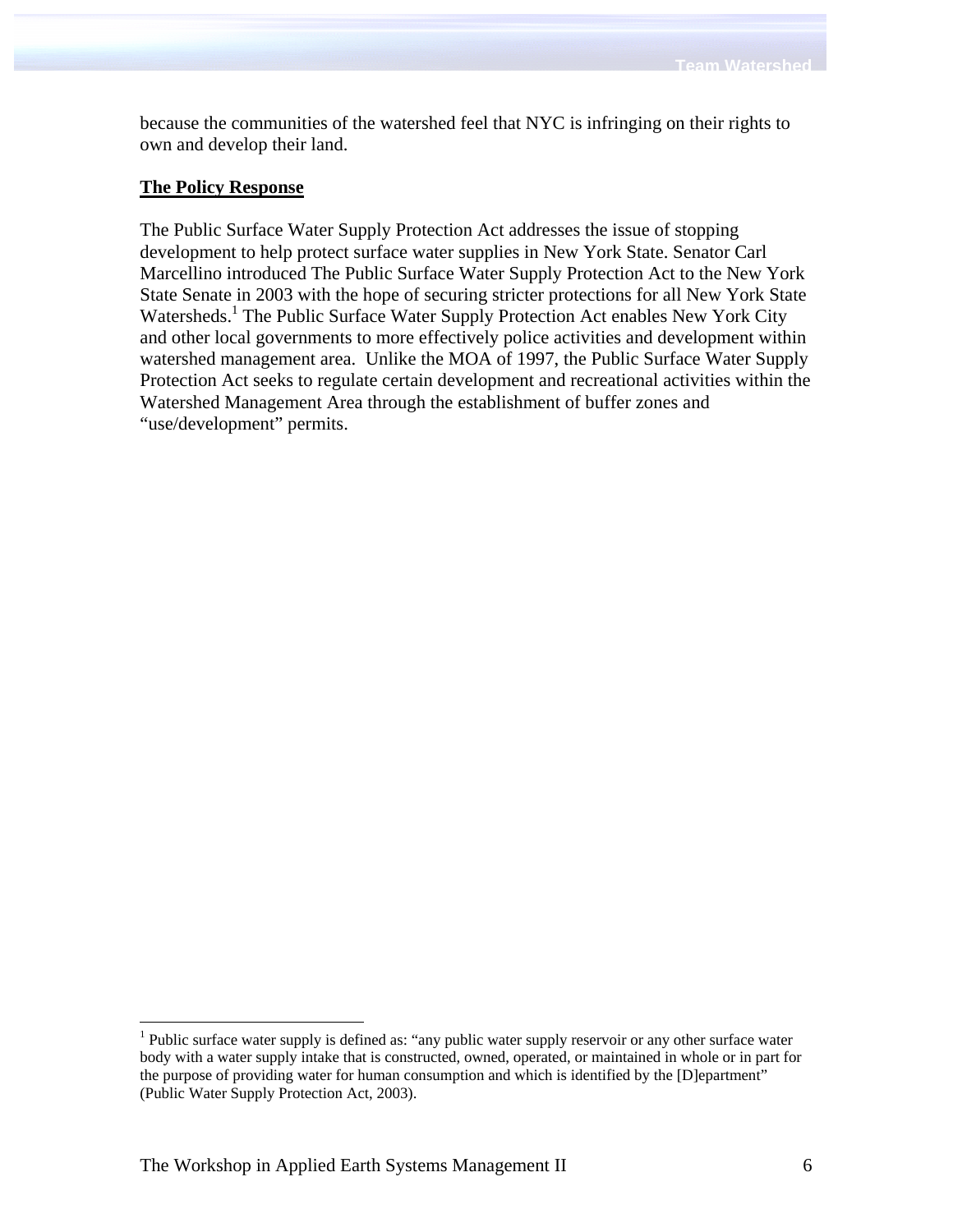# **THE LEGISLATIVE DIRECTIVES FOR THE PUBLIC SURFACE WATER SUPPLY PROTECTION ACT**

This section outlines the legislative directives for The Public Surface Water Supply Protection Act. It is important to understand the background and details of the bill in order to design a program to enact it. Proper implementation can only be achieved if there is a complete understanding of the objectives and goals of this bill.

# **The Legislation**

1

This legislation aims to protect the lands around the watershed by ensuring that undeveloped areas are established and maintained around all public surface water supplies. The key component of the legislation is the establishment of buffer zones around the water systems (i.e. lakes, rivers, streams) in the watershed. As stated in the introduction, the legislation mandates 300-foot buffer zones around all primary feeder streams, and 200 foot around all secondary feeder streams. Additionally, the legislation states that all activities performed within the buffer zones of a watershed management area, must be approved through a permitting process prior to initiation. All acts performed in the watershed must "minimize the environmental impact to the maximum extent feasible" (§3, lines 51-52).

The permit application for all activities must clearly state why the activity is "essential to the operation and maintenance of the area in which such activity is to be performed"; and why the prohibition of the activity would result in "practical difficulties or significant economic injury" (§4, lines 10-11). Before granting activity approval, the applicant must show how he intends to "minimize to the maximum extent feasible the environmental impact of the activity" through a detailed environmental management plan (§3, lines 51- 52). Development existing within buffer zone and that for which all required preliminary permits were obtained prior to the date of the Public Surface Water Supply Protection Act's enactment, are exempt from the provisions of this act (§5, lines 1-6).

Every county, municipality, or local agency located within the watershed management area must amend its development regulations to incorporate provisions of the Bill within 120 days of its enactment (§4, lines 43-49). Any violation of these provisions shall be enforceable by the county, municipality, or local agency in cooperation with the Department. $<sup>2</sup>$ </sup>

Penalties will be given out to any entity engaging in an activity that disturbs the level of water or the water table in a watershed. Potential penalties are described in §12 of the Bill. Local municipalities that opt to enact stricter regulations and enforcement actions may do so. Counties or municipalities with more stringent development regulations or enforcement actions may use their policies instead of those set forth in this Bill (§5, lines 46-55; §6, lines 39-45).

<sup>&</sup>lt;sup>2</sup> The *Department* refers to the Department of Environmental Conservation (DEC). It's referred to only as the Department here in order to keep with the original wording of the Act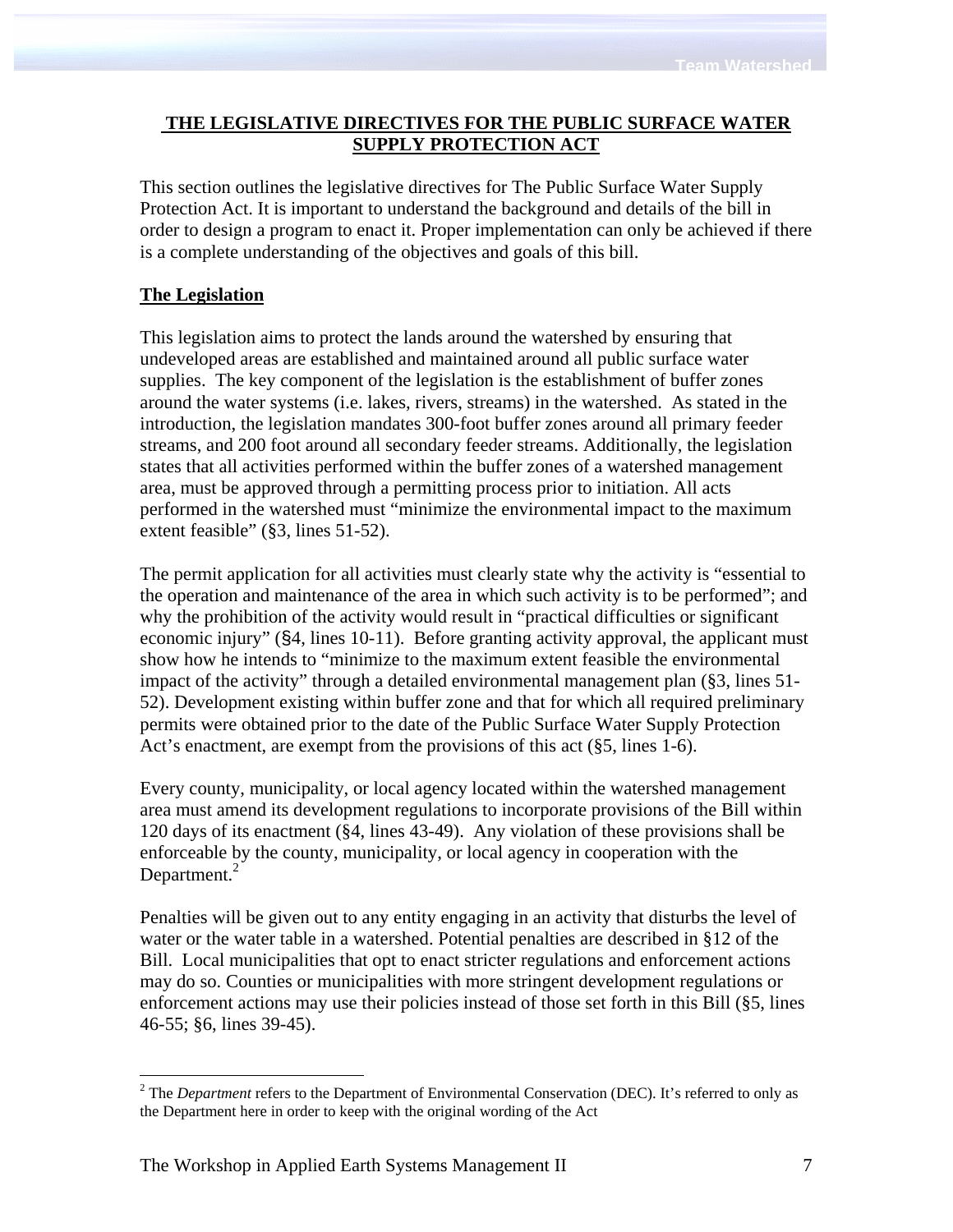# **Implementation**

Section 13 of the Act authorizes and directs the Department of Environmental Conservation (DEC), in consultation with State, local agencies, municipalities, soil and water conservation districts and/or planning boards; to promulgate any rules or regulations necessary for implementation of the Legislation.

Section 10 of the Act states that the Department of Environmental Conservation shall develop and make available for distribution to local governments and other interested parties a general guidance manual for buffer zones to help interested parties interpret and implement provisions set forth in the Legislation.

Whenever the Commissioner of the Department of Environmental Conservation finds a person in violation of any adopted rule or regulation, the commissioner may "issue an order requiring any such person to comply with this section; bring a civil action; levy a civil administrative penalty; or bring an action for a civil penalty" (§6, lines 13-19). The commissioner may also institute a temporary or permanent injunction and require the violator to pay several costs including: the cost of the investigation that led to the establishment of the violation, the cost of correcting the adverse effects upon the public surface water supply area, and the cost of damages resultant in any loss or destruction of water quality, vegetation, habitat, or wildlife (this third cost being paid to the Environmental Protection Fund). The violator is also required to restore the disturbed area.

## **Areas of discretion in the legislation**

The bill leaves some discretion in the areas of enforcement, monitoring and which organizations will be responsible for implementation. Its also does not explain how this bill will address implementation of the buffer zones on private property. In the proceeding sections we explicitly identify how to implement both the mandated and discretionary details of this legislation. We provide the rationale for the implementation program developed and specify how and which organizations will be involved.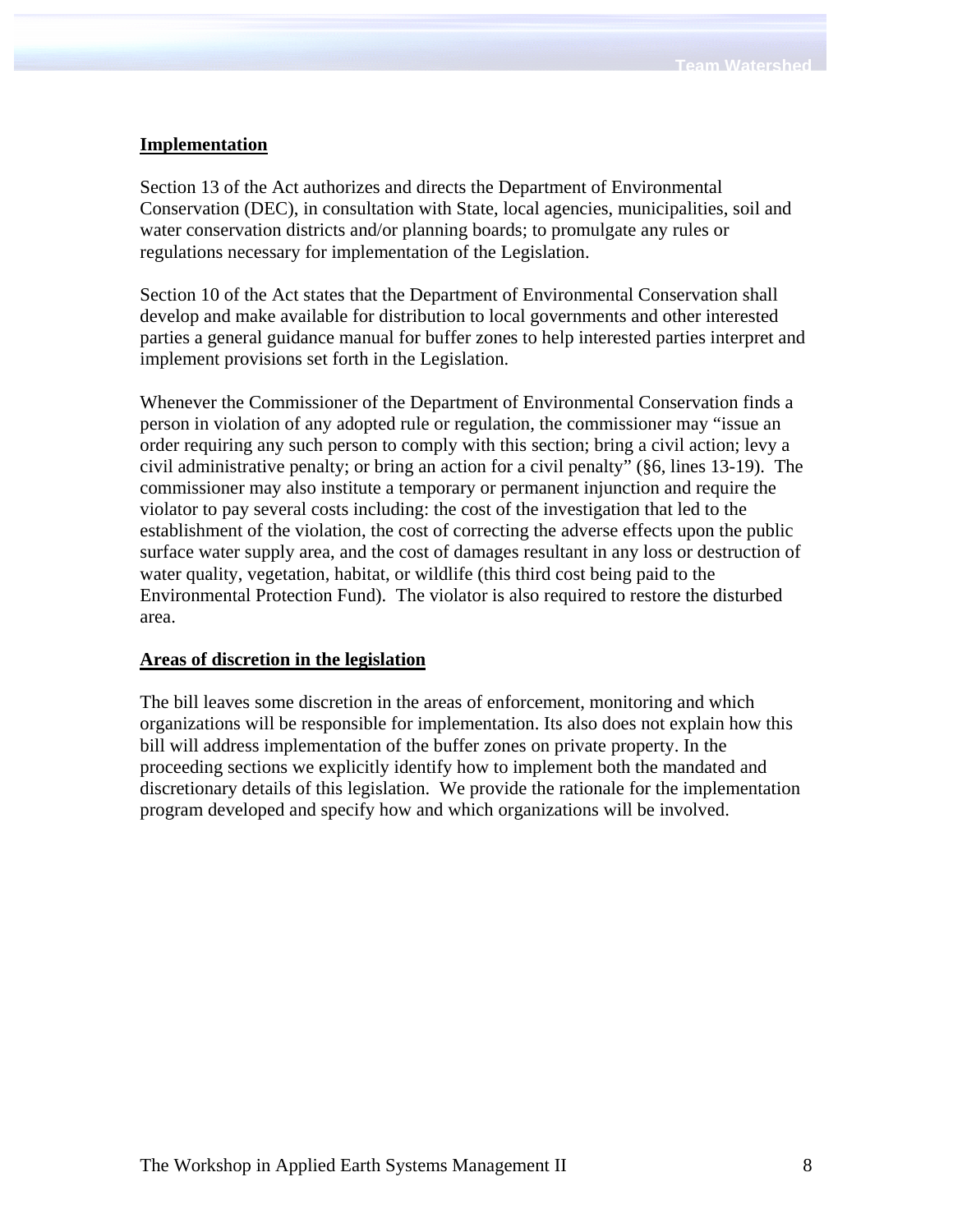#### **PROGRAM DESIGN: CIRTERIA AND JUSTIFICATION**

#### **Program Design Rationale**

Team Watershed designed a program focused on implementing the legislative directives outlined in the bill. The program used any pre-existing New York State agencies organizational structures, re-allocated pre-existing resources, utilized organizations in a geographically efficient manner, and created a balance of uniform standards across the state while allowing for flexibility. Most importantly, the program design is feasible to implement in every New York State County. However, for the program design examined in this report, Team Watershed looked specifically at implementation for New York City, because of its unique situation with the Filtration Avoidance Determination, which allows it to use the Catskill Delaware Watershed's public surface waters unfiltered. Team Watershed felt the best way to implement the objectives outlined in the bill was through a program design that integrated the departments of the state and local agencies into one interconnected cohesive unit. The agencies involved for implementation in NYC's Catskill Delaware watershed include, the State Department of Environmental Conservation (DEC) with NYC's Department of Environmental Protection.

#### **Program Design Objectives**

The program design structure outlines procedures for the four key objectives vital to proper implementation of the bill, as mandated by the legislation. These four key objectives include: (1) establishing the buffer zones, (2) creating a permit application process, (3) enforcing the guidelines, and (4) monitoring the watershed and water quality. Appendix C is a diagram of how the two departments (DEC and DEP) were integrated using the four key objectives as a guideline. Below is the procedure for each objective in the program design:

#### **1. Buffer Zones:**

New York State Department of Conservation (DEC) Division of Water will first determine priority areas throughout the state. Then, New York City's Department of Environmental Protection (DEP) Watershed Lands and Community Planning Division will prioritize specific areas in the Catskill/Delaware watershed high-risk priority maps. DEP Operations and Engineering Division will mark buffer zone areas 300 feet from primary feeder streams and 200 feet from secondary streams using bold signs. The majority of the land is owned by New York City, which allows for easy access. The Watershed Lands and Community Planning Division will work with the small number of private property owners to determine the best method of posting signs on their land. Finally, DEC Regional Manager in the Catskill/Delaware district will have staff visually check to ensure buffer zones are properly marked.

#### **2. Permit Process:**

The DEC Division of Environmental Permits has a systematic permitting process for New York State. They will create a "Buffer Zone Activity" permit detailing the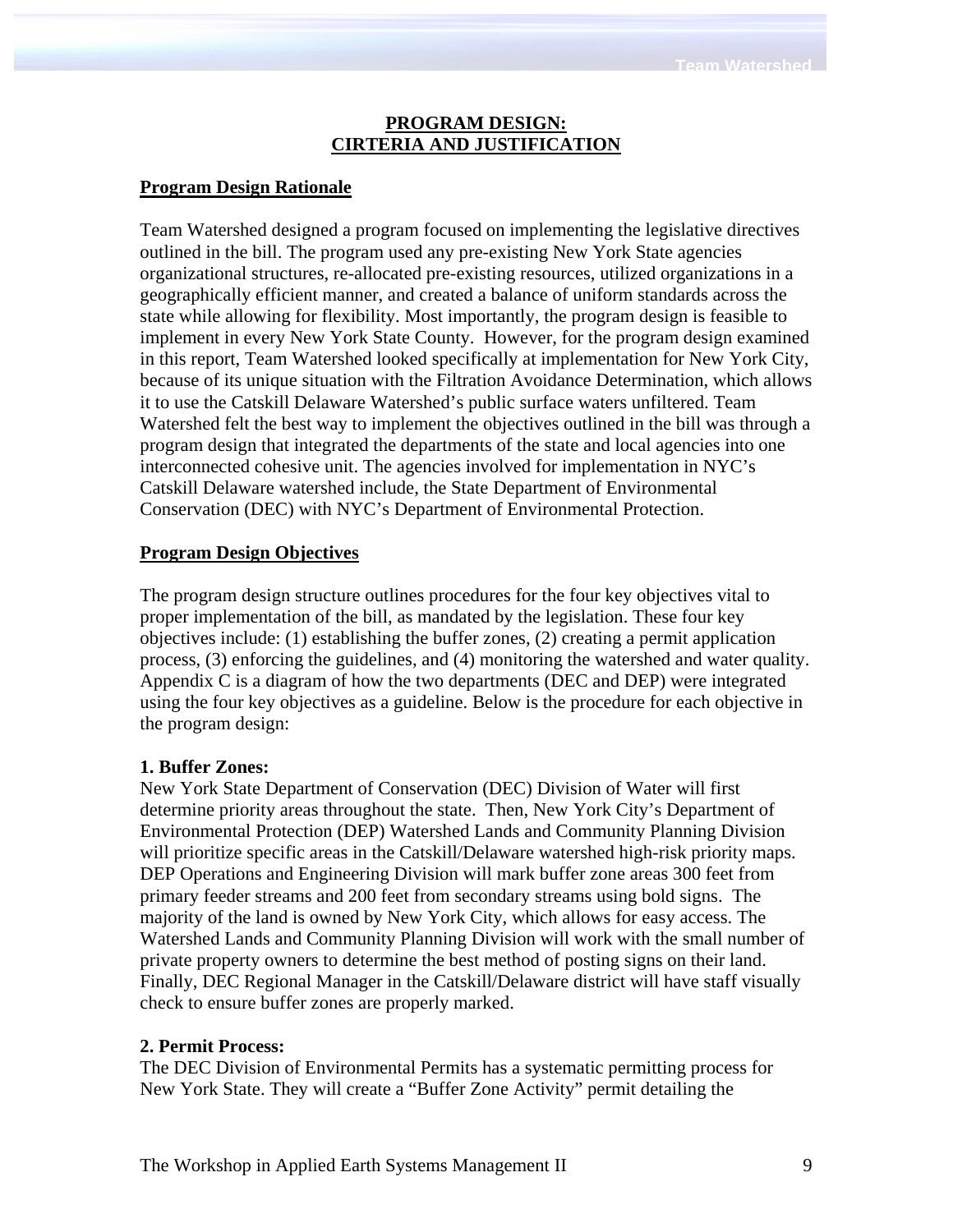requirements for an applicant seeking permission to encroach on a buffer zone area. The DEC Legal Affairs Division will handle any buffer zone appeals resulting from denied applications. Additionally, the DEP Regulatory Compliance and Facilities Remediation Division will create a list of acceptable activities maintenance and recreational activities for which the public does not need to file an application. This list will then be approved by the DEC Division of Environmental Permits to ensure statewide cohesion.

#### **3. Enforcement:**

The DEP Enforcement Division will perform organized quarterly inspections to look for activities, which violate the Public Surface Water Supply Protection Act. The Enforcement Department will also establish fines and subsequently collect them if they discover a violation. The DEC Division of Law Enforcement will approve the local DEP guidelines.

#### **4. Monitoring:**

The DEP Drinking Water Quality Control Division has an extensive monitoring program in place. They will establish baseline measurements, which will be used to gauge the success of buffer zones protection. The Drinking Water Quality Control Division will also direct the actual water monitoring. The Drinking Water Quality Control Division will send the monitoring quality results to both the DEC Division of Water and the Department of Health's Bureau of Public Water Protection who will keep the records on file and ensure that federal Environmental Protection standards are adhered to.

#### **Strengths of Program Design**

Integrating the DEC and the DEP will maintain general uniformity across the state while and allowing some degree of flexibility at the local level. Furthermore, by giving the DEC and the DEP important and complementary roles, the plan will minimize tension, which currently exists in the Catskill/Delaware region. The design utilizes the current structure and efficiently allocates available resources, which will minimize cost. For example, instead of creating a whole new "Buffer Zone Enforcement Unit" the program will draw from the enforcement units already in place.

#### **Weaknesses of Program Design**

The current tension between the DEC and DEP could be heightened due to certain checks and balances the design puts in place. However, the check and balance process will promote the program's success. Second, private landowners might not want signs on their property; yet the state has the authority to step in and post them if the need arises. This may create tension with landowners and the DEP. To resolve this strained relationship, the DEP Community Planning Division will work with the landowners, by helping them financially, and aid in the posting of signs on their property. Working with the landowners will help ensure that this process flows smoothly.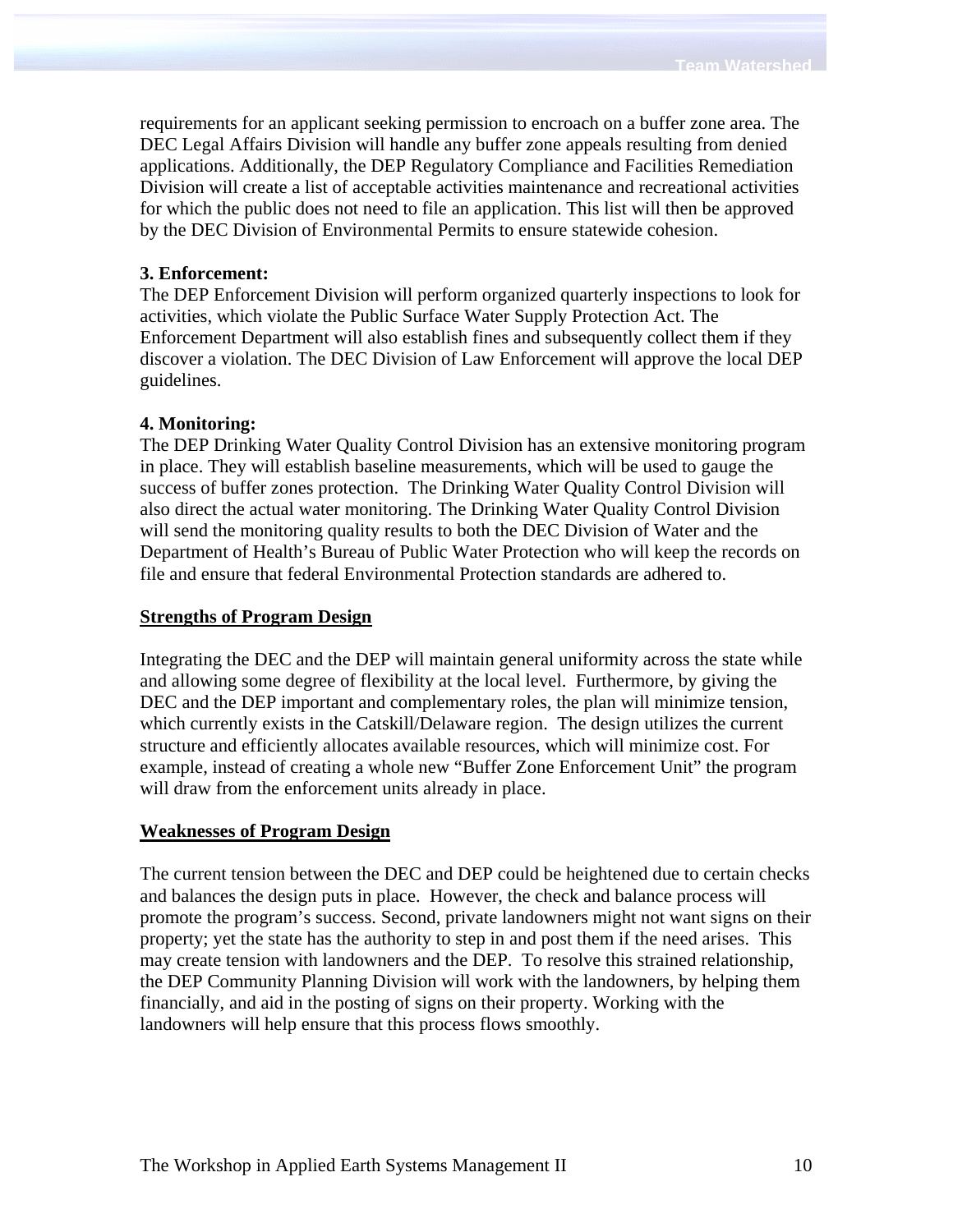# **PROGRAM DESIGN: ORGANIZATION AND STAFFING**

With the overall idea of an integrated approach to implement the bill, it is important to asses how the two organizations will be reorganized and staffed to meet the needs of this program design. Developing an organization and staffing plan allowed for an outline of the human resources needed to carry out the four key objectives mentioned in the pervious section. Team Watershed's focus on the Catskill Delaware Watershed called for reorganization and staffing of the Department of Environmental Protection's (DEP), Bureau of Water Supply. For the organization the bureau was divided into the four key objectives using its divisional structure. The bureau has six divisions and dividing those six divisions helped highlight what new positions would be needed. When designing the staffing plan, we realized that the Bureau of Water Supply already had staff that we could allocate to our program. Therefore, our main issue with staffing was to develop administration positions to oversee each of the four parameters set by the program design (See Appendix 1 and 2). Tasks were then allocated depending on the purpose of each division in the Bureau and are outlined graphically in appendix 2. Below is the breakdown of administrative positions for each of the four parameters with job title, wage, and required experience.

#### **Executive Watershed Protection Manager:**

The Executive Watershed Protection Manager will oversee the entire surface water supply protection act project. The Executive Watershed Protection Manager will serve as the liaison between the local DEP and the state DEC. The Executive Manager will supervise all five administrators listed below. Finally, the Executive Watershed Protection Manager will have a personal assistant to assist in coordination of reports from the four administrators.

#### **Buffer Zones:**

1. The Buffer Zone Point Administrator is responsible for allocating labor and resources for the Buffer Zones project. To oversee the departments which operate under this parameter and to create a quarterly report of accomplishments for this section of the program (See Appendix 2).

2. A Community Planning Administrator will be hired to work with the Watershed Lands and Community Planning Department. The Community Planning Administrator will be responsible for coordinating community activities and educational outreach programs regarding watershed protection. Therefore, this Administrator will be responsible for obtaining and writing grants for community projects to educate the public about watershed protection.

#### **Watershed Monitoring:**

3. The Watershed Monitoring Point Administrator is responsible for coordinating the data received from the five watershed labs in the Catskill/Delaware region. He/she will compile this information into a report that will be given to the Department of Environmental Conservation and the Department of Health (See Appendix 1).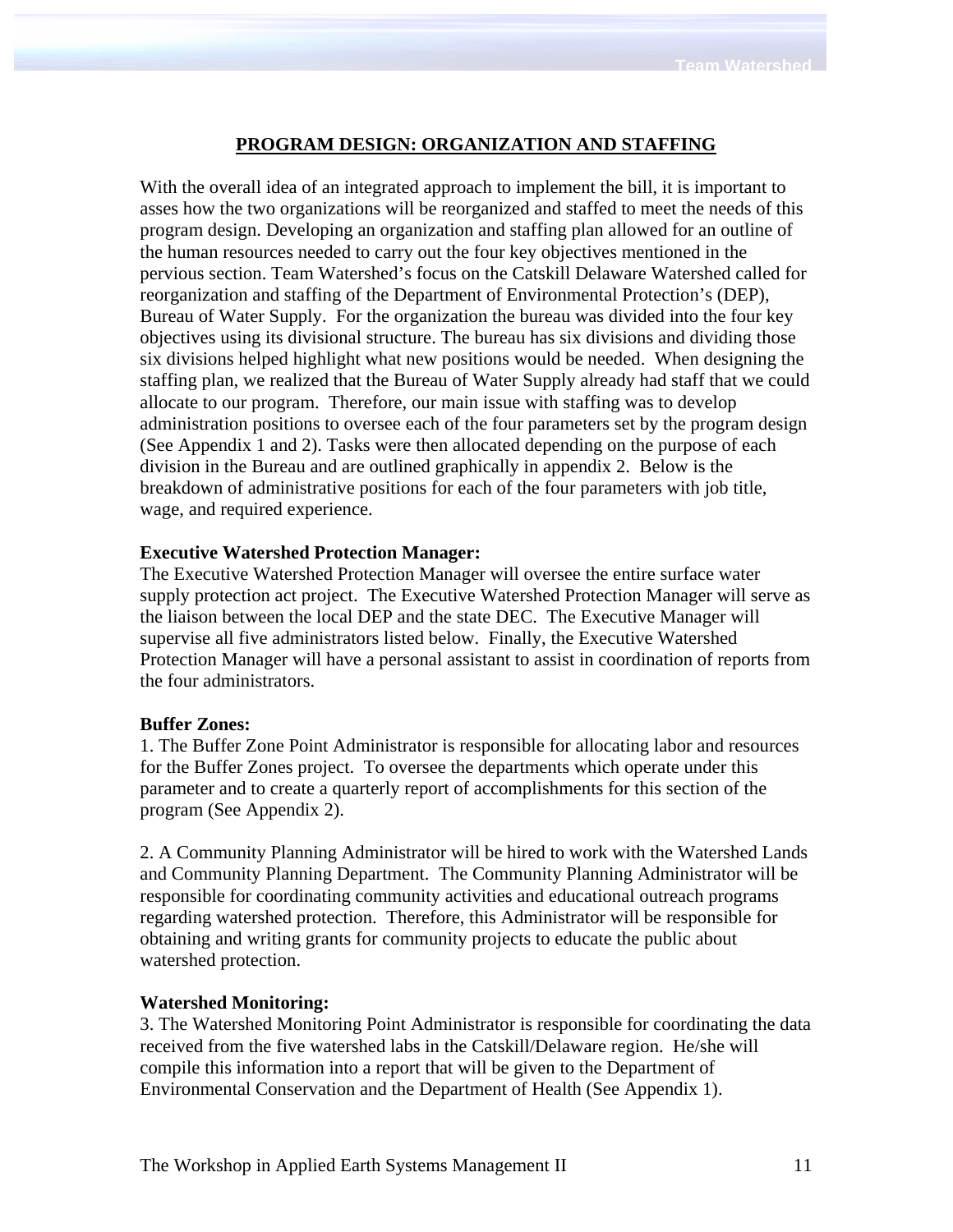## **Permitting Process:**

4. The Permitting Process Point Administrator will coordinate the actions of the Regulatory Compliance and Facilities Remediation (See Appendix 1).

#### **Enforcement:**

5. The Enforcement Point Administrator will be in charge of organizing part of the environmental police force to monitor strictly the buffer zone regions (See Appendix 2).

## **Qualification Requirements and Wage Breakdown:**

For each new position, the following addresses the qualification requirements necessary and the wage breakdown depending on expertise or experience. The experience requirements and wage breakdown were determined by DEP requirements and wage brackets already assigned to similar positions.

## **Executive Watershed Protection Manager:**

- PhD in environmental science or any other field related to this project, or MBA
- $\bullet$  10+ years experience
- Computer Proficiency (MS Word, Excel, Access, Equis, and GIS Applications)
- \$80,000-\$100,000

#### **Point Administrators and Community Planning Administrator**

- Masters in science related field or management
- 3-4 years experience
- Computer Proficiency
- \$40,000-\$60,000

#### **Personal Assistant**: for the Executive Watershed Protection Manager

- Bachelors degree in a related field
- Computer Proficiency
- \$20,000-\$30,000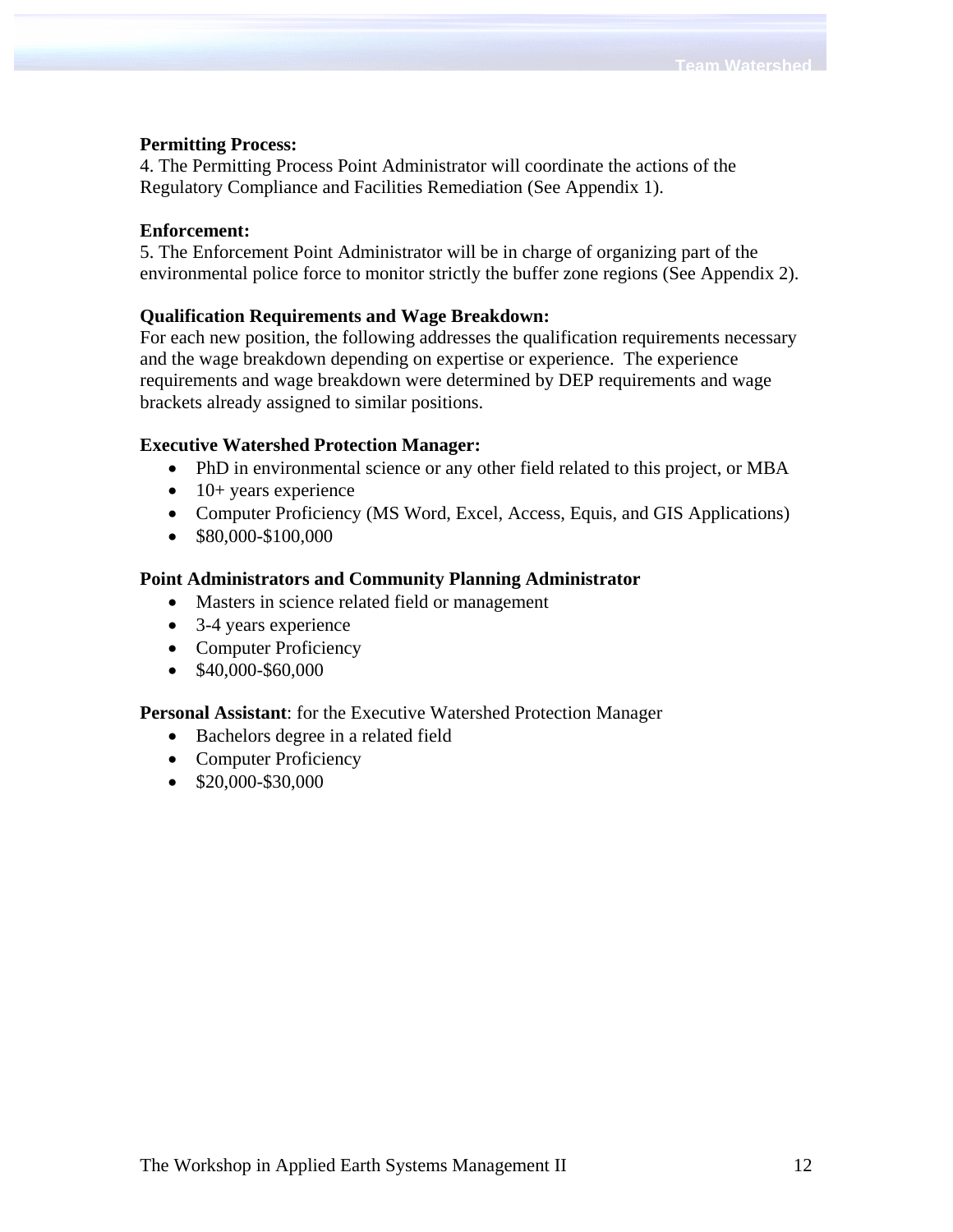# **PROGRAM DESIGN: FIRST YEAR GOALS AND PERFORMANCE MANAGEMENT**

Based on our program design, we have outlined our first-year goals to implement this program. (See Appendix G for the first year Master Calendar.) We have also established a comprehensive Performance Management System in order to determine if we are meeting our first year goals and to help us measure the overall success of the implementation the Public Surface Water Supply Protection Act in the Catskill/Delaware Watershed by New York City Department of Environmental Protection (DEP) Bureau of Water Supply.

The performance management will be accomplished using the guidelines set up in our program design calling for a year-long continual evaluation of the four key programs, *buffer zones, permitting, monitoring, and enforcement*. The two main evaluation periods will occur at six months and at one year after the initial program start date. After the first year, all performance measures will be shifted from a short-term time frame into a longterm time frame, specifically; the performance measurements will be expanded to address objectives for the next 5 to 10 years. Appendix F illustrates the main objectives of the performance management system. The details of each program area are as follows:

# *Buffer Zones*

The goal in the first year is to delineate all buffer zones along the primary streams of the priority areas in the watershed at a rate of one sign per mile of stream. DEP's Bureau of Water Supply project staff will keep track of the number of signs posted; this number will be verified by the state Department of Environmental Conservation (DEC).

The project staff and state DEC will submit monthly reports to the newly hired project Executive Manager for review. The GIS data specialist will also receive a copy of the report and display this information as a data layer in an updated GIS map. Six month and year reviews will be held between the Buffer Zone Point Administrator (PA) and the Executive Manager to determine changes in staffing, hours, or material needs based on state DEC and New York City DEP staff reports.

## *Permitting*

The goal in the first year of the permitting program is to establish a streamlined application process for development in buffer zones; this includes setting goals for the number of applications that will be reviewed and processed in the first year.

The state DEC will produce a report with a list of general activities allowed in buffer zone areas as specified in the Bill. Staff involved in the Regulatory Compliance section of Bureau of Water Supply will conduct an initial review of the submitted applications for development. If approved, copies of the applications will be sent to the DEC's Division of Environmental Permits, the project permitting point administrator, and the project executive manager. In addition to DEP's monthly, comment cards and sample surveys will be used during the six month and year review periods to include DEP staff opinion when making adjustments in staffing and in the permitting procedure.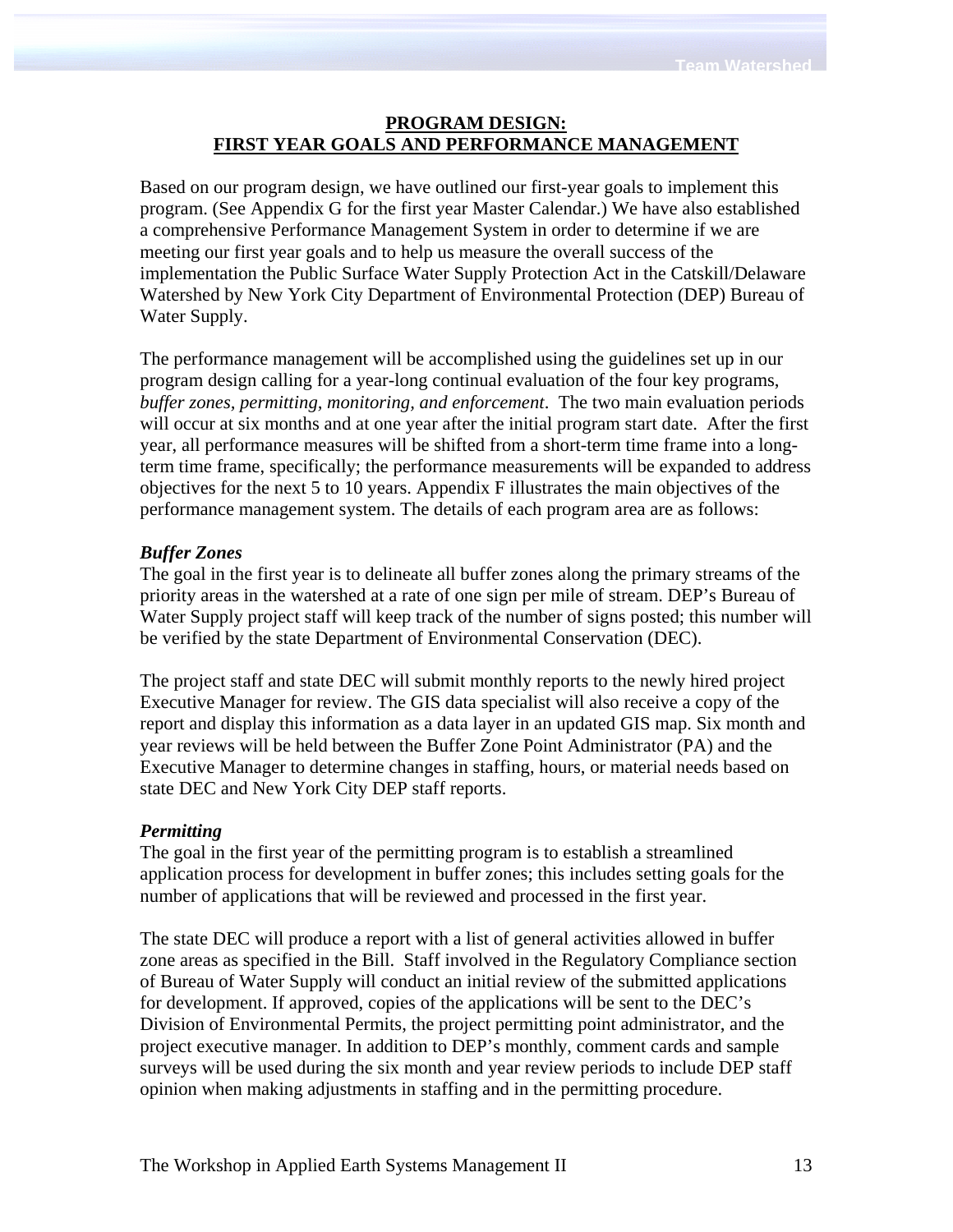#### *Monitoring*

In the first fiscal year, the goal of the monitoring program is to establish the baseline measurement of chemicals and pathogens in the Catskill Delaware watershed. This baseline will be used to compare all future water quality evaluations after buffer zones have been established.

To ensure proper monitoring operating procedures in the first year, a DEC Division of Water employee will conduct two audits at undisclosed times during the year, once before the six-month review, and once between the six month and year review. The auditor will compare DEP generated water quality documentation within DEP files with the copies kept in state DEC and Department of Health (DOH) filing systems. Scientists will also be consulted during the first year for an equipment calibration and testingmethod check.

Reports on the findings of these audits will be produced for the 6-month and year review and will be sent to the program Executive Manager, the Monitoring Point Administrator, and to the DOH. All documentation and filing inaccuracies will be corrected and any operating procedure modifications suggested in the auditor's reports will be updated. Based on these modifications, the Executive Manager and the Monitoring Point Administrator will develop a Standard Operating Procedure (SOP) to guide long-term monitoring of the watershed. This SOP for program activities in subsequent years will reduce the frequency of auditing of documentation, testing procedure reporting, and laboratory calibration checks, to once a year.

#### *Enforcement*

The enforcement point administrator will spend the first year compiling a database of previously "grandfathered" development in the buffer zone and creating a template for future entries describing development in these protected areas. The enforcement point administrator will specify goals for the number of buffer zone acres they will inspect and the number of properties they will file in the development database.

Program staff will mail letters to private landowners explaining the Public Surface Water Supply Protection Act's requirements. Landowners will have 90 days after receiving the letter to declare preexisting structures and/or development that exist within buffer zone area located on their land (to qualify under the grandfather clause). Landowners will be required to describe the type of development and the acreage affected.

Staff will create a database documenting the information gathered in these letter responses. While enforcement program officials will have complete jurisdiction when conducting routine inspections of buffer zone areas on public lands, they will be required to provide a mailed notice to landowners at least a month in advance of a property inspection. This notice will be followed by a phone call to confirm an inspection date.

Enforcement program staff will send monthly reports listing registrants to the grandfathered development database to the enforcement point administrator. The enforcement point administrator and the Executive Manager will decide if staffing or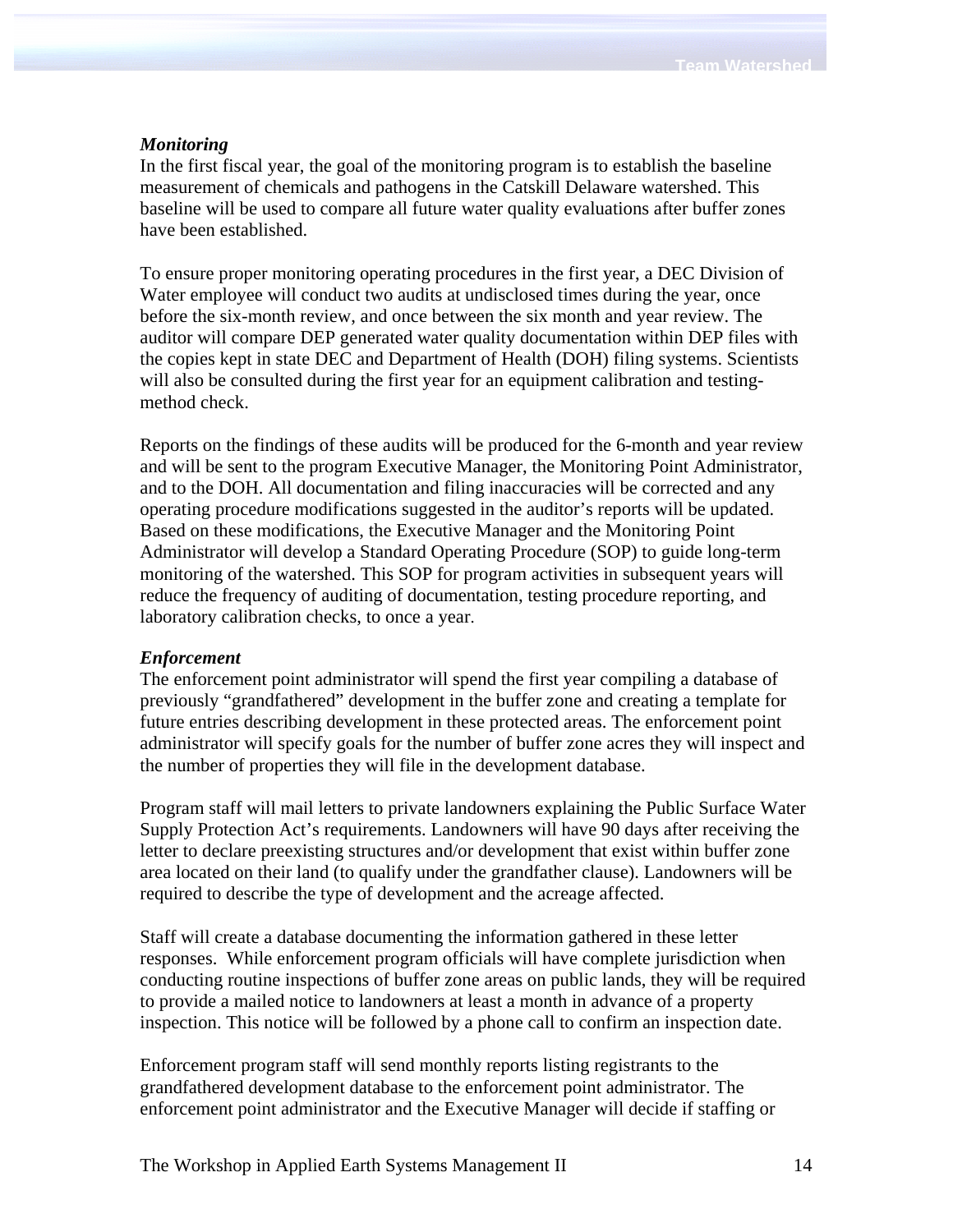work hour adjustments need to be made at the six-month and a year reviews. During the one-year review, the enforcement point administrator will work with the permitting point administrator to track development applications and ensure their entry into the development database.

These performance management techniques will be used as justification that the first fiscal year program goals are being attained. These goals are; buffer zone delineation, pre-approved activities permitting, past data compilation for baseline measurements, and for creating enforcement guidelines.

The program's success in attaining the four specified goals above can be used as an indicator of overall program success for implementation of the Public Surface Water Supply Protection Act. This successful program design and implementation can be judged based on the critical broader goals of protecting the Catskill Delaware Watershed and the quality standard of New York City's drinking water supply. These successes can be further measured by New York City's ability to meet the Environmental Protection Agency (EPA) standards for drinking water and to maintain the Filtration Avoidance Determination (FAD) the city has been granted by the EPA.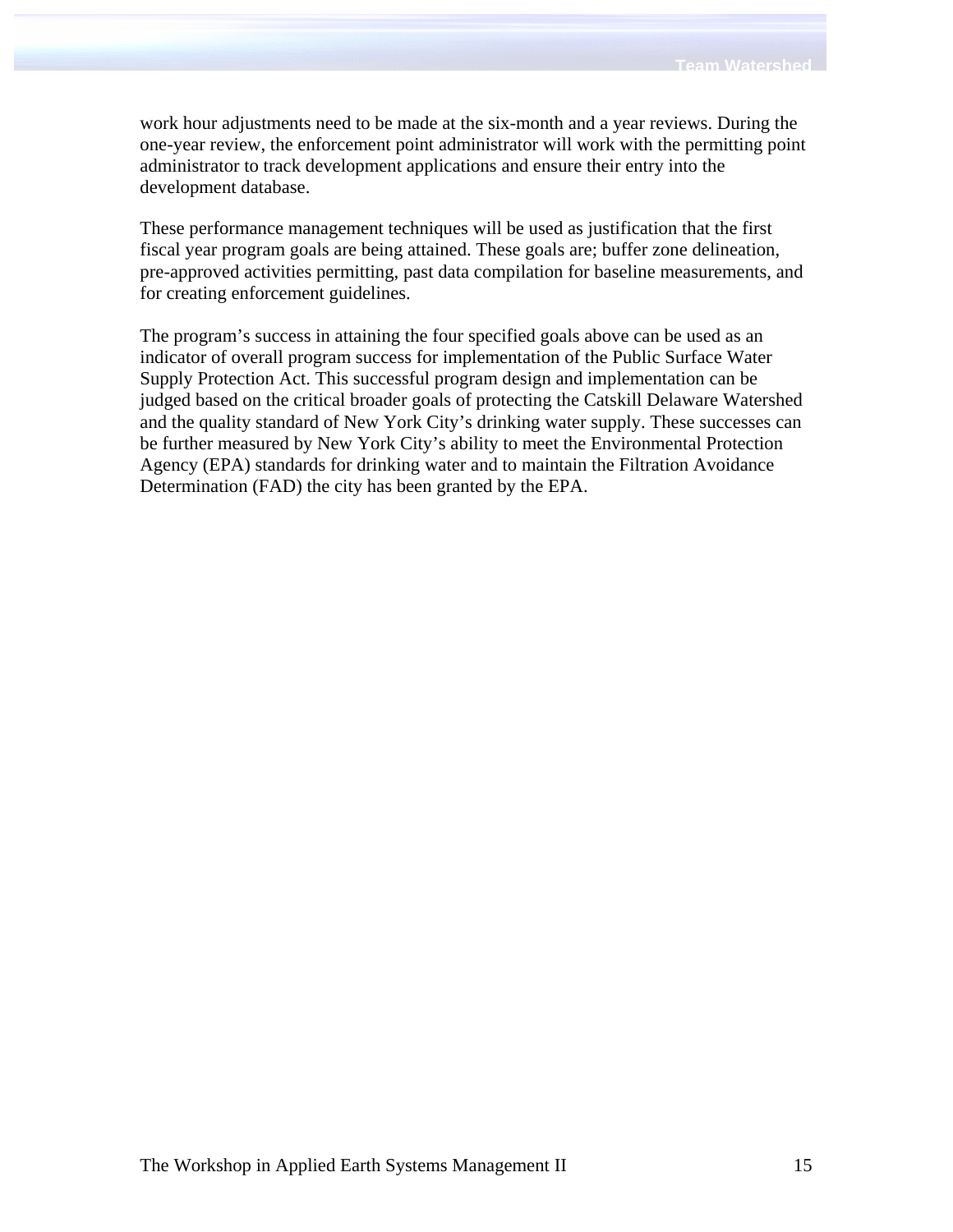# **PROGRAM DESGIN: FIRST YEAR FISCAL BUDGET**

With the allocation of tasks to each division of the bureau, and the first year goals and performance management outlined, Team Watershed calculated the first year fiscal budget to implement the program. Financing for this program will need to be funded by the department of Environmental Protections Bureau of Water Supplies operational budget. The DEP executive budget for fiscal year 2005 is \$765 Million. Based on data from 2002, DEP allocated \$255 million to the Bureau of Water Supply Operating Budget. The Bureau spent \$175 million of this operating budget on upstate watershed protection. This new program to implement the PSWSPA will require only 0.2 percent of the Bureau of Water Supply budget at a cost of \$500,680 for the first fiscal year.

Team Watershed's program budget has five major objectives for the first fiscal year: delineate and mark out buffer zones around primary streams in priority areas (2,500 miles), establish the buffer zone pre-approved recreational and maintenance activities permit, create enforcement guidelines, to compile data from past water quality monitoring to define baseline measurements, and to establish strong community relations in the Catskill Delaware Community. In addition to the four main program objectives, the budget also allocates funds towards building better cooperation with the residents in that area.

The program budget includes funding for personnel services as well as for other than personal services (OTPS) within the already existing Bureau of Water Supply. This new program will be set up within an existing bureau; therefore, many large costs such as office facility rent, a fleet of vehicles, and full field staff will not be addressed in this new budget. The program budget and line item budget are attached (Appendix E respectively).

# **Program Budget**

The program will be a total expenditure of \$505,680 in the first year. Executive management is 27 percent of the program budget; this division includes two employee salaries, an executive administrator at \$100,000 per year and a personal assistant to the executive manager at a \$30,000 annual salary. The buffer zone delineation division is 22 percent of the budget and the main expenses are the \$60,000 salary of the point administrator and the materials for the 3,000 signs and posts purchased to mark out the 2,500 miles of primary streams by at least one sign per mile (\$53,000 for signs and posts). The remaining four divisions are each between 12 to 14 percent of the total budget. The main expense per division is the \$60,000 point administrator salary. Major other than personnel expenses include software (MS Office Suit and GIS) expenses in the Water Quality Monitoring Division and informational pamphlet design, printing, and distribution in the Education/Community Outreach Division (total of \$10,550 for 5,000 pamphlets).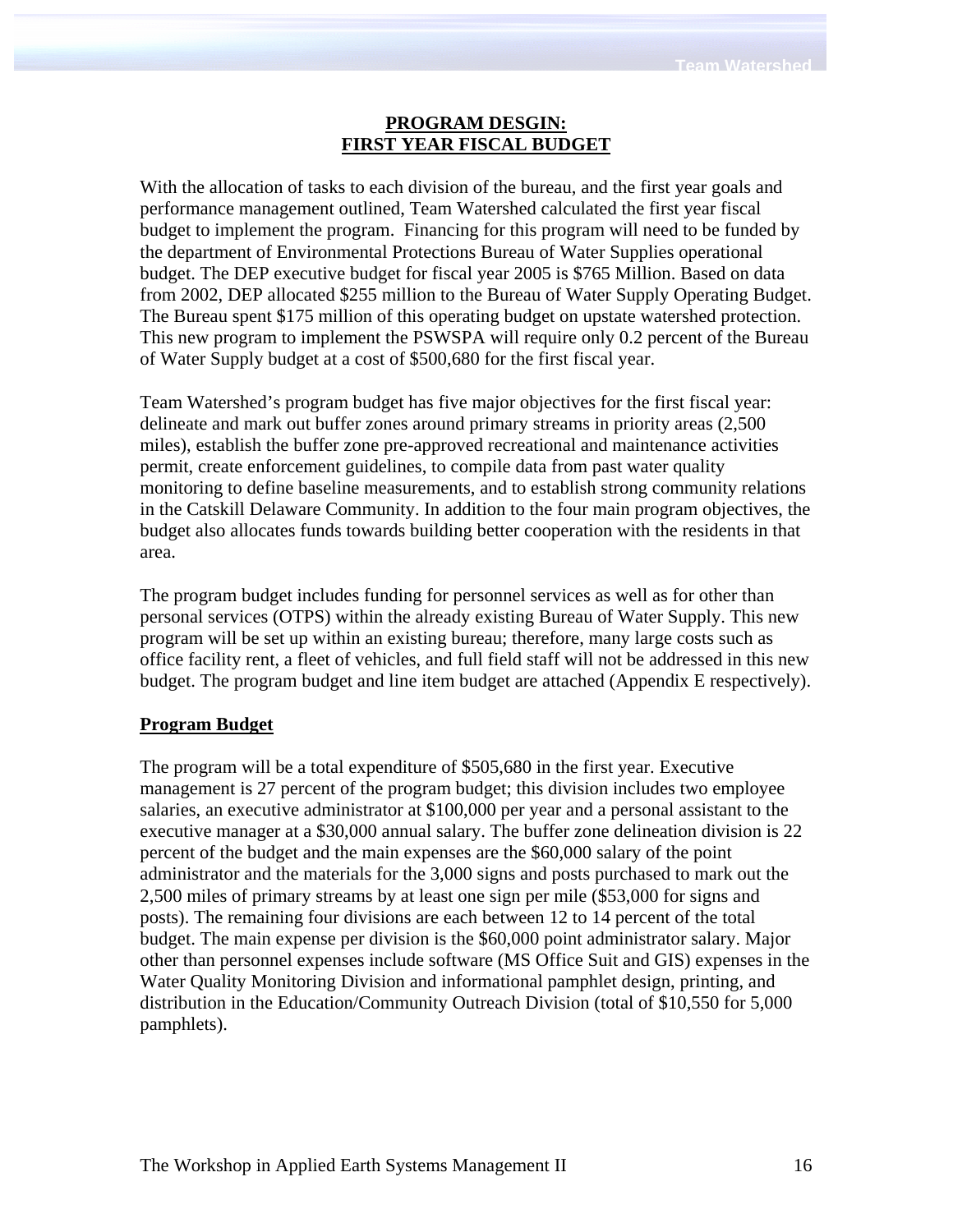# **Line Item Budget**

The line item budget operationalizes the program budget by clearly laying program costs out by aggregate expenditure and by total program purchasing requirements. Personnel and OTPS are included; personnel services are 85 percent of the total funds allocated and OTPS include the remaining 15 percent of the operating budget. Personnel services expenses are directly due to the seven new employees hired while OTPS expenses are determined by materials, services, communication, travel, and miscellaneous expenses to support new and existing Bureau of Water Supply employees for program implementation (See Appendix E).

## **Reassessment**

The first year implementation budget will call for reassessment after the first year of implementation to determine if money has been properly allocated. In addition, the first fiscal year's goal is to delineate the primary streams in priority areas; the second year may objective may include delineation of secondary streams. There would be a greater mileage of these streams and an updated budget would need to reflect this, especially in the amount of signs and posts purchased.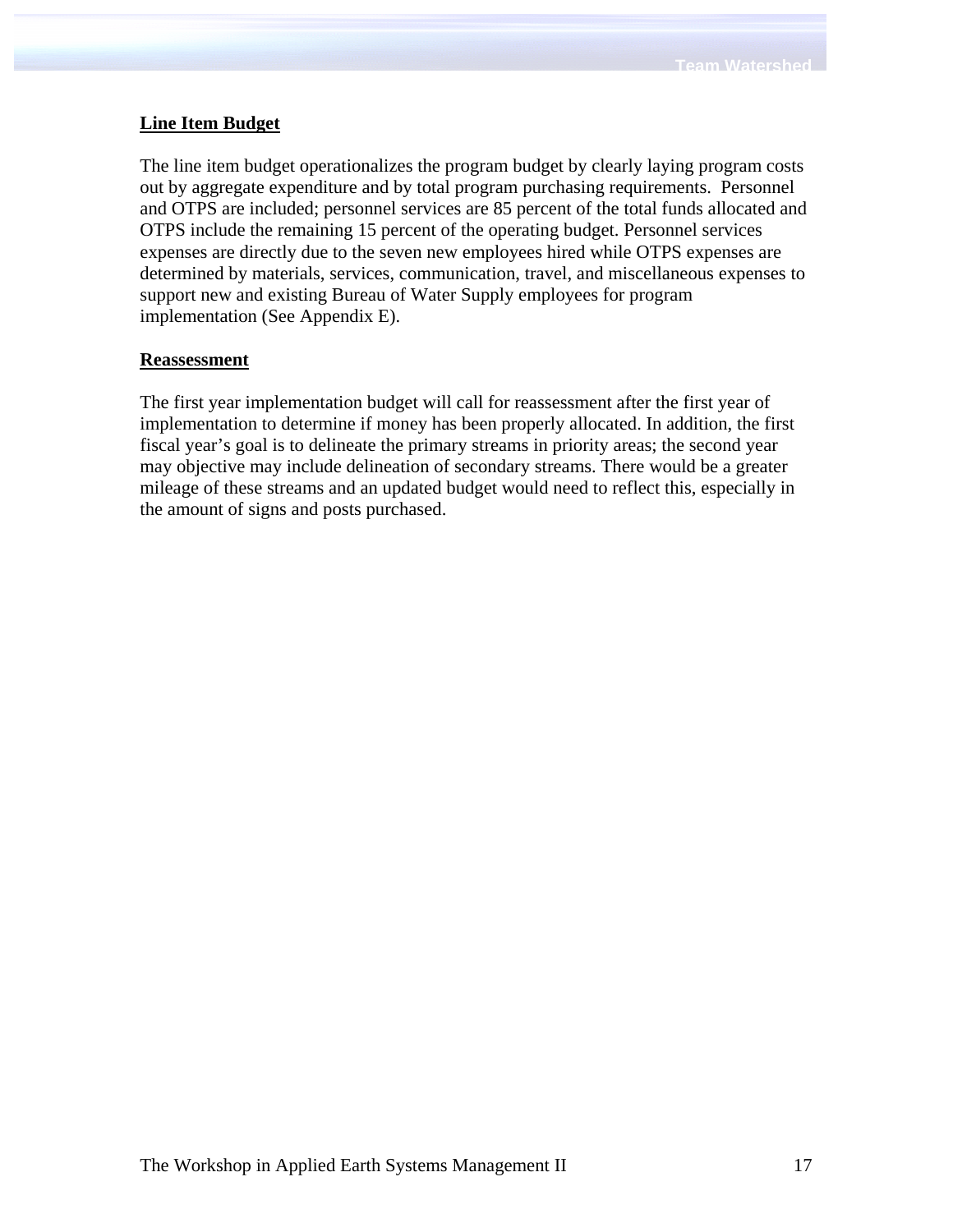#### **CONCLUSION**

Team Watershed's integrated program design focuses specifically on implementation in New York City's Catskill/Delaware watershed because of its unique situation with the Filtration Avoidance Determination (FAD). The design utilizes organizations currently involved with watershed protection in New York City, namely the State Department of Environmental Conservation (DEC) and the local New York City Department of Environmental Protection (DEP); in particular DEP's Bureau of Water Supply office located in the Catskill Delaware area. The integrated program design is rooted in a uniform yet flexible design for feasible implementation with the four key objectives: establishing buffer zones, creating a permitting process, monitoring the watershed, and enforcing regulations. These crucial objectives will aid in watershed protection and the maintenance of New York City's ability to maintain its clean source of water in the Catskill/Delaware Watershed.

In order to meet the four key objectives of buffer zone establishment, permitting, monitoring, and enforcement, Team Watershed developed a cost-effective and comprehensive plan that integrates state and local agencies. This will ensure protection of the watershed at a reasonable price: budget estimations for the first fiscal year are approximately \$500,000. This sum for program implementation is roughly 0.2 percent of the total operating budget for the Department of Environmental Protection's Bureau of Water Supply, allowing the first year implementation of this program to be financially feasible.

Team Watershed's integrated program incorporates the focal points of the Public Surface Water Supply Protection Act, allows for economic feasibility, and maintains the protection of the watershed as the overarching priority. This will allow New York City's nine million residents to continue to receive their water from an unfiltered source. With proactive planning and protection of the Catskill/Delaware Watershed, the city can maintain this critical resource rather than disturbing the watershed's natural process of filtering water. If this bill is not properly implemented, the city runs the risk of having to construct a six billion dollar filtration plant. Team Watershed's program to enforce riparian protection works with the existing natural system and provides additional methods of watershed management. This will allow future generations to enjoy New York City's pristine unfiltered drinking water for many years to come.

However, the Public Surface Water Supply Protection Act is a statewide bill and this program design is applicable to all of New York State's watershed management areas. The legislation restricts development in the watershed management areas and is focused on protecting all of New York State surface drinking water supplies. With rapid population growth and constant expansion projected for the upcoming years, it is imperative that proactive steps are taken to protect the New York State's watersheds thus ensuring safe drinking water for future generations of New Yorkers.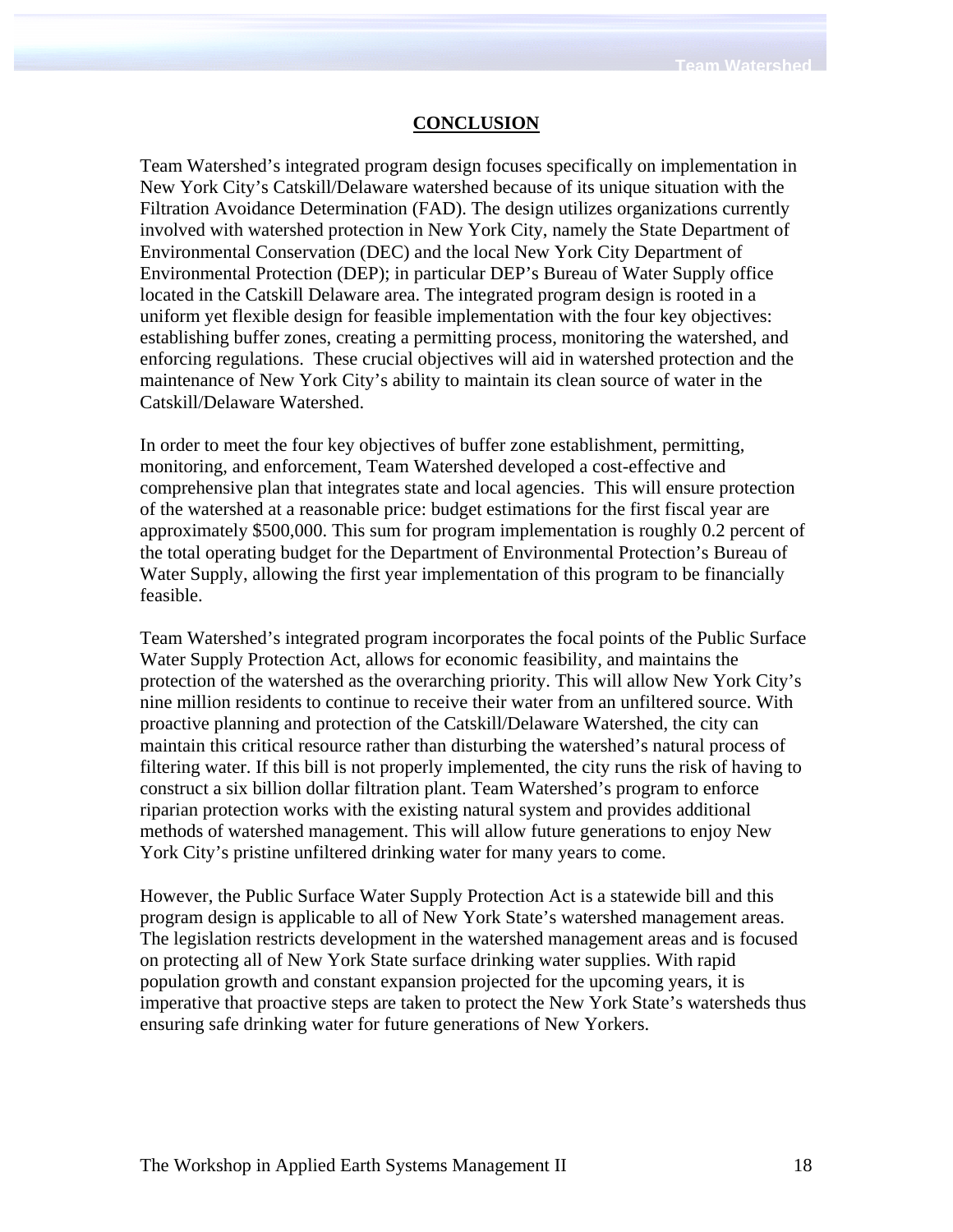#### **APPENDIX A: BUFFER ZONE MODEL**



**Source: http://www.stormwatercenter.net** 

**This is a typical model of a buffer zone, showing the divisions into three sections. The minimum total width is 100 ft. This legislation mandates 200/300 ft. buffer zones for New York State water management areas.**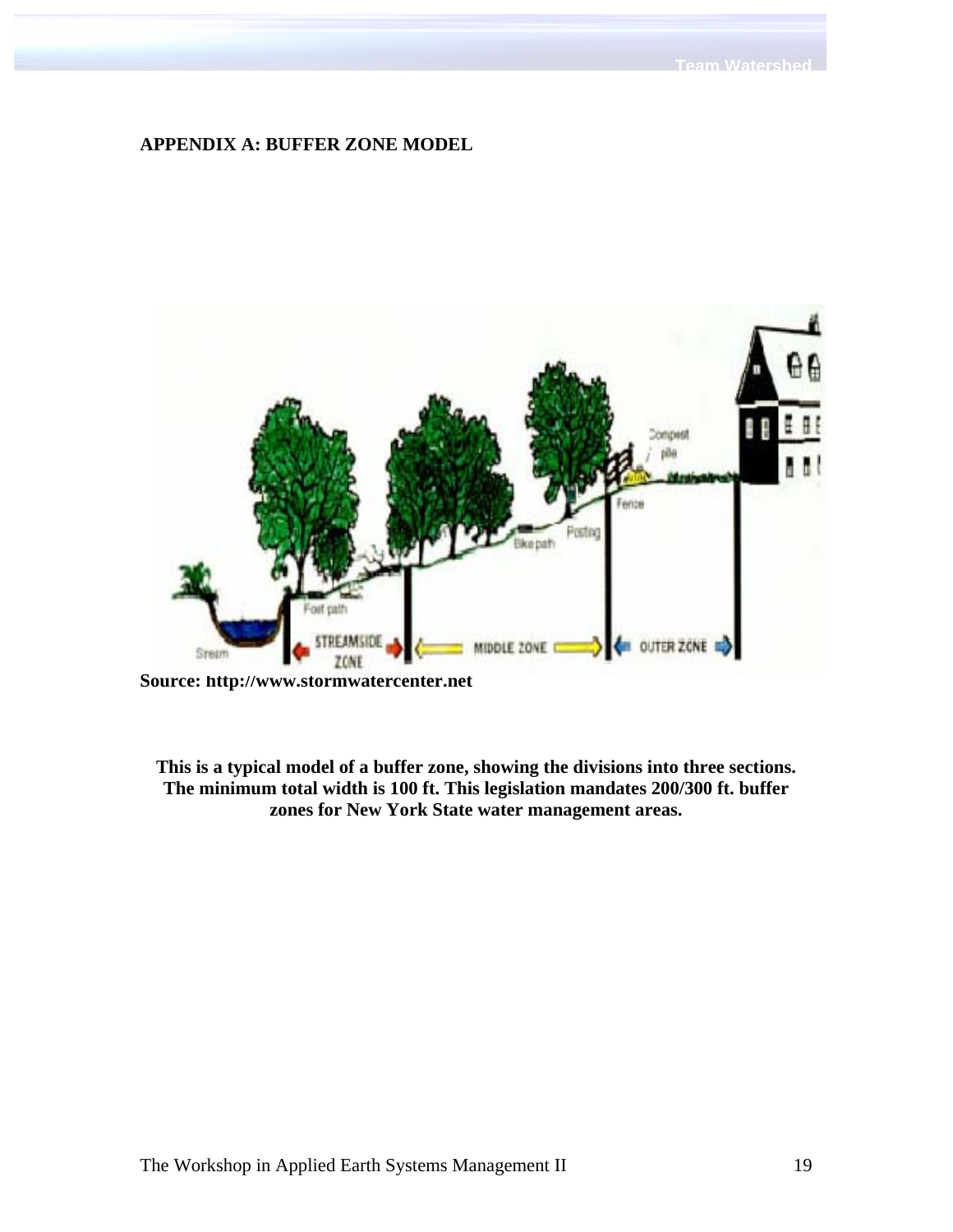# **APPENDIX B: MAP OF THE CATSKILL DELEWARE WATERSHED**



**Source: www.nyc.gov.dep**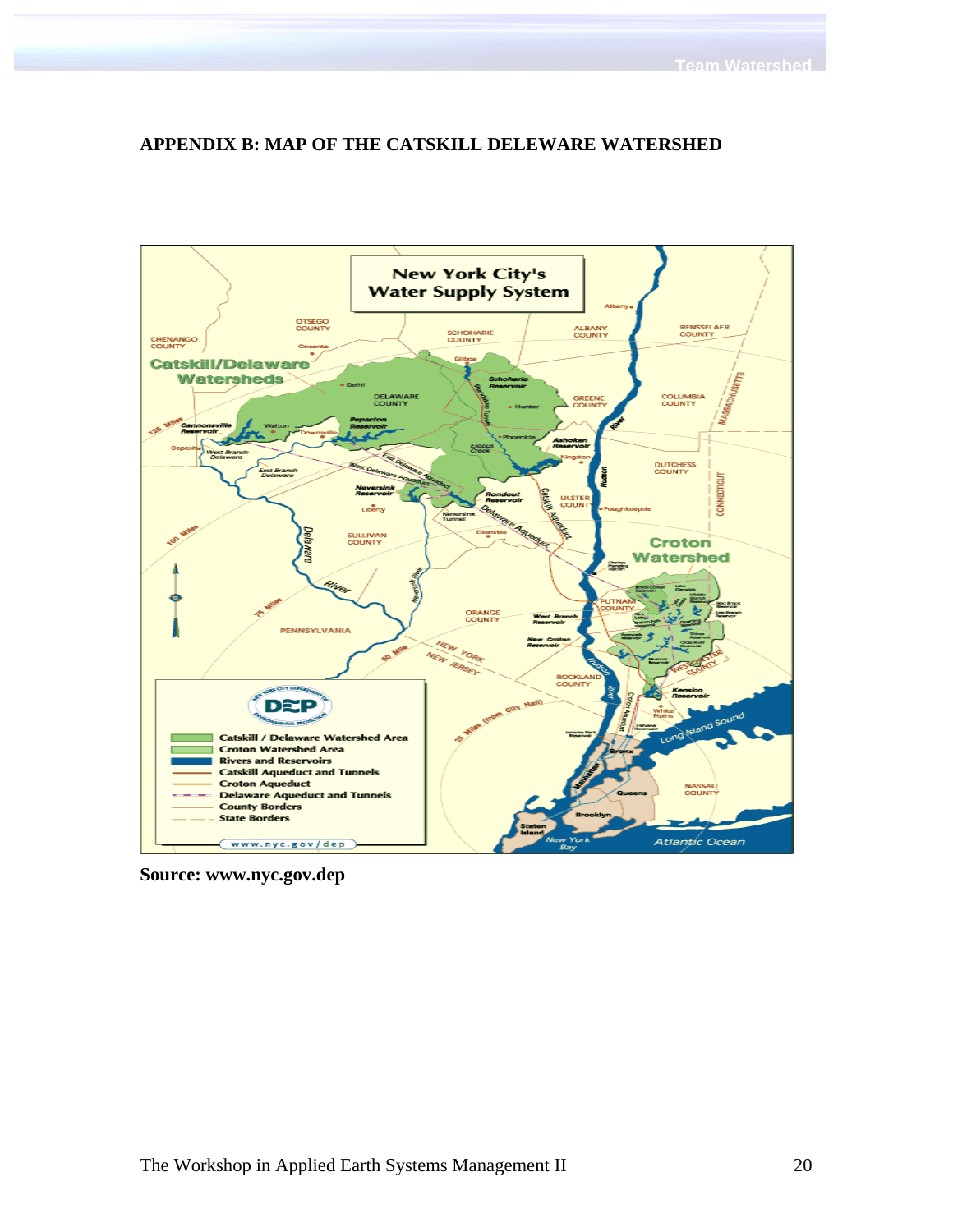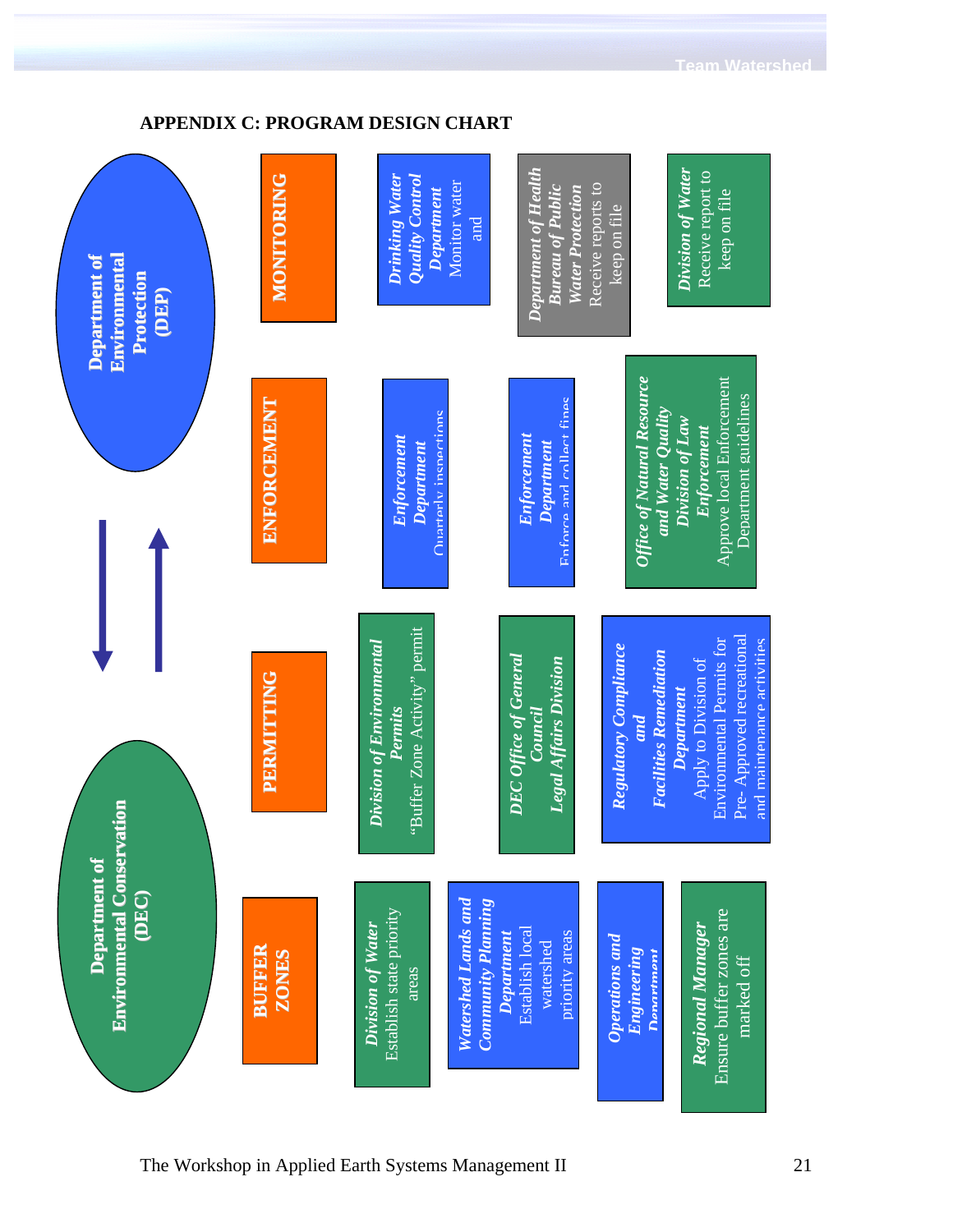# **APPENDIX D: ORGANIZATIONAL CHART**

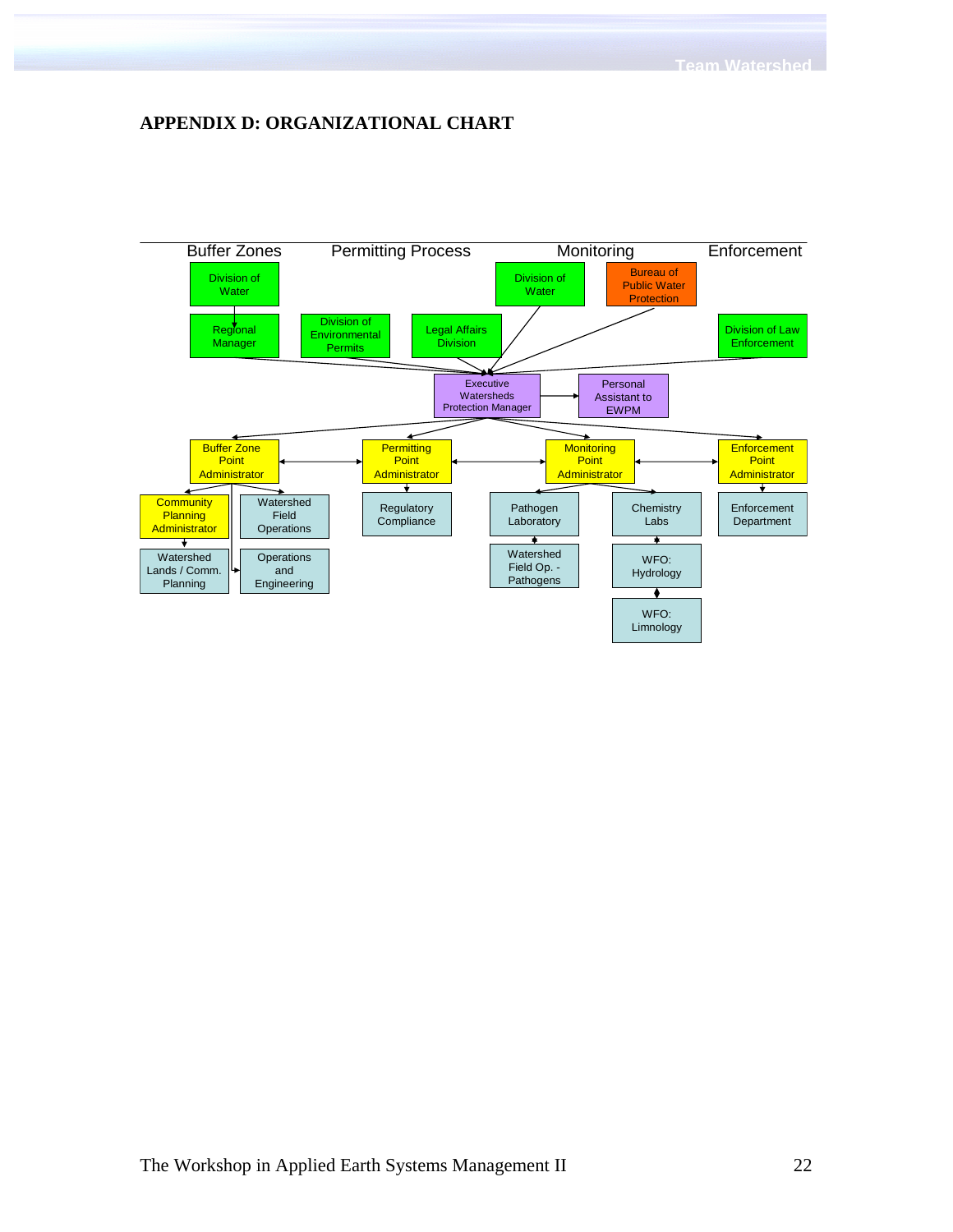|                   | <b>Buffer Zone Delineation</b>         |                      |                                      |            |                       |  |  |  |
|-------------------|----------------------------------------|----------------------|--------------------------------------|------------|-----------------------|--|--|--|
| <b>Personnel:</b> |                                        |                      |                                      |            | $(\frac{\sqrt{}}{2})$ |  |  |  |
|                   | <b>Buffer Zone Point Administrator</b> |                      |                                      | \$         | 60,000                |  |  |  |
|                   |                                        |                      | <b>Total Salary Cost</b>             | \$         | 60,000                |  |  |  |
| $OTPSa$ :         |                                        |                      |                                      |            |                       |  |  |  |
|                   | <b>Laptop Computer</b>                 |                      |                                      | \$         | 1,100                 |  |  |  |
|                   | Cell Phone                             |                      | \$                                   | 150        |                       |  |  |  |
|                   | <b>Office Supplies</b>                 |                      |                                      | <b>200</b> |                       |  |  |  |
|                   | <b>Travel Expenses</b>                 |                      |                                      | \$         | 300                   |  |  |  |
|                   | <b>Signs</b>                           | $(3000 \& $8.43)$    |                                      | \$         | 25,020                |  |  |  |
|                   | Posts                                  | $(3000 \ @ \ $9.00)$ |                                      | \$         | 27,000                |  |  |  |
|                   |                                        |                      | <b>Total OTPS Cost</b>               | \$         | 53,770                |  |  |  |
|                   |                                        |                      | <b>Total Buffer Zone Delineation</b> | \$         | 113,770               |  |  |  |

# **APPENDIX E: PROGRAM AND LINE ITEM BUDGET CHARTS**

| <b>Buffer Zone Executive Management</b>       |                       |         |
|-----------------------------------------------|-----------------------|---------|
| <b>Personnel:</b>                             | $(\frac{\sqrt{}}{2})$ |         |
| <b>Buffer Zone Programs Executive Manager</b> | \$                    | 100,000 |
| Secretary to Executive Manager                | \$                    | 30,000  |
| <b>Total Salary Cost</b>                      | \$                    | 130,000 |
| $OTPSa$ :                                     |                       |         |
| Laptop computer $(2 \otimes $1100.00)$        |                       | 2,200   |
| Cell Phone                                    |                       | 150     |
| <b>BlackBerry</b>                             |                       | 350     |
| <b>Office Supplies</b>                        |                       | 200     |
| <b>Travel Expenses</b>                        |                       | 300     |
| <b>Total OPTS Cost</b>                        | S                     | 3,200   |
| <b>Total Executive Management</b>             | S                     | 133,200 |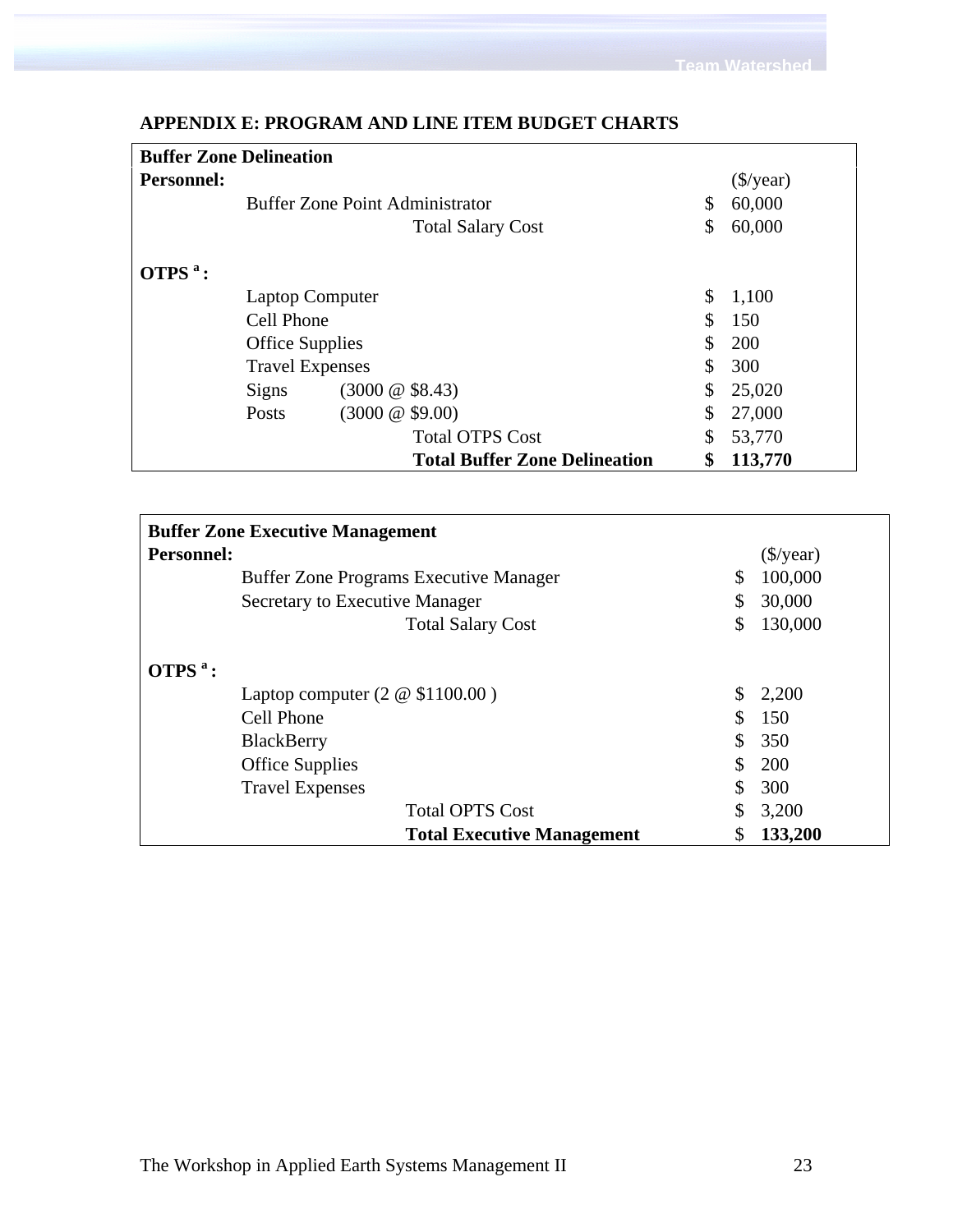| <b>Buffer Zone Permitting</b>         |                                |                                                               |          |                        |  |  |  |
|---------------------------------------|--------------------------------|---------------------------------------------------------------|----------|------------------------|--|--|--|
| <b>Personnel:</b>                     |                                |                                                               |          | $(\frac{\sqrt{2}}{2})$ |  |  |  |
|                                       | Permitting Point Administrator |                                                               | \$       | 60,000                 |  |  |  |
|                                       |                                | <b>Total Salary Cost</b>                                      | \$       | 60,000                 |  |  |  |
| OTPS $a$ :<br>Cell<br>Phone<br>Office | Laptop Computer                |                                                               | \$<br>\$ | 1,100<br>150           |  |  |  |
| <b>Supplies</b>                       |                                |                                                               | \$       | 200                    |  |  |  |
|                                       |                                | <b>Total OTPS Cost</b><br><b>Total Buffer Zone Permitting</b> | \$<br>\$ | 1,450<br>61,450        |  |  |  |

| <b>Water Quality Monitoring</b>       |    |                   |  |  |  |  |  |
|---------------------------------------|----|-------------------|--|--|--|--|--|
| <b>Personnel:</b>                     |    | ( <i>§</i> /year) |  |  |  |  |  |
| <b>Monitoring Point Administrator</b> | \$ | 60,000            |  |  |  |  |  |
| <b>Total Salary Cost</b>              | \$ | 60,000            |  |  |  |  |  |
| OTPS <sup>a</sup> :                   |    |                   |  |  |  |  |  |
| <b>Laptop Computer</b>                | \$ | 1,100             |  |  |  |  |  |
| Cell                                  |    |                   |  |  |  |  |  |
| Phone                                 | \$ | 150               |  |  |  |  |  |
| Office                                |    |                   |  |  |  |  |  |
| Supplies                              | \$ | 200               |  |  |  |  |  |
| <b>Travel Expenses</b>                | \$ | 100               |  |  |  |  |  |
| GIS software license                  | \$ | 1,500             |  |  |  |  |  |
| Microsoft Professional Office Suite   | \$ | 460               |  |  |  |  |  |
| <b>Total OTPS Cost</b>                | \$ | 3,510             |  |  |  |  |  |
| <b>Total Water Quality Monitoring</b> | \$ | 63,510            |  |  |  |  |  |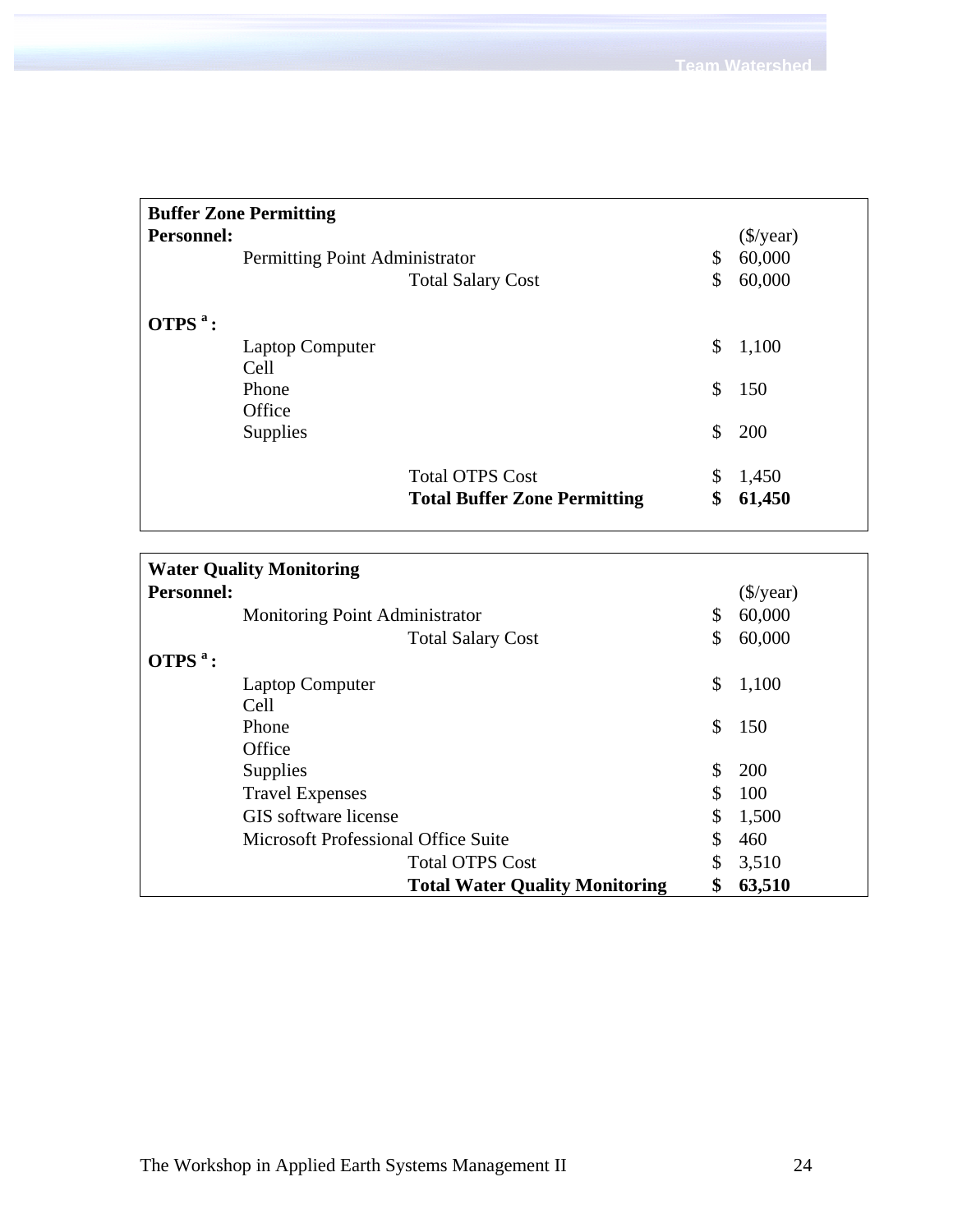| <b>Enforcement of Permitted Activities</b> |                                                |                          |    |              |  |  |  |
|--------------------------------------------|------------------------------------------------|--------------------------|----|--------------|--|--|--|
| <b>Personnel:</b>                          |                                                |                          |    | (\$/year)    |  |  |  |
|                                            | Enforcement Point Administrator                |                          | \$ | 60,000       |  |  |  |
|                                            |                                                | <b>Total Salary Cost</b> | \$ | 60,000       |  |  |  |
| OTPS <sup>a</sup> :                        |                                                |                          |    |              |  |  |  |
|                                            | <b>Laptop Computer</b><br>Cell                 |                          | \$ | 1,100        |  |  |  |
|                                            | Phone<br>Office                                |                          | \$ | 150          |  |  |  |
|                                            | <b>Supplies</b>                                |                          | \$ | 200          |  |  |  |
|                                            |                                                | <b>Total OTPS Cost</b>   | \$ | 1,450        |  |  |  |
|                                            |                                                | <b>Total Enforcement</b> | \$ | 61,450       |  |  |  |
|                                            | <b>Education and Community Outreach</b>        |                          |    |              |  |  |  |
| Personnel:                                 |                                                |                          |    | $(\$$ /year) |  |  |  |
|                                            | <b>Education/Community Point Administrator</b> |                          | \$ | 60,000       |  |  |  |
|                                            |                                                | <b>Total Salary Cost</b> | \$ | 60,000       |  |  |  |

| OTPS <sup>a</sup> |                                       |    |         |
|-------------------|---------------------------------------|----|---------|
| $\blacksquare$    |                                       |    |         |
|                   | <b>Laptop Computer</b>                | \$ | 1,100   |
|                   | Cell Phone                            | \$ | 150     |
|                   | <b>Office Supplies</b>                | \$ | 200     |
|                   | <b>Travel Expenses</b>                | \$ | 300     |
|                   | <b>Graphic Design Template</b>        | \$ | 5,000   |
|                   | Printing (5000 educational pamphlets) | \$ | 3,700   |
|                   | Postage                               | \$ | 1,850   |
|                   | <b>Total OTPS Cost</b>                | \$ | 12,300  |
|                   | <b>Total Pamphlet</b>                 | S  | 72,300  |
|                   | <b>Total Program Cost</b>             |    | 505,680 |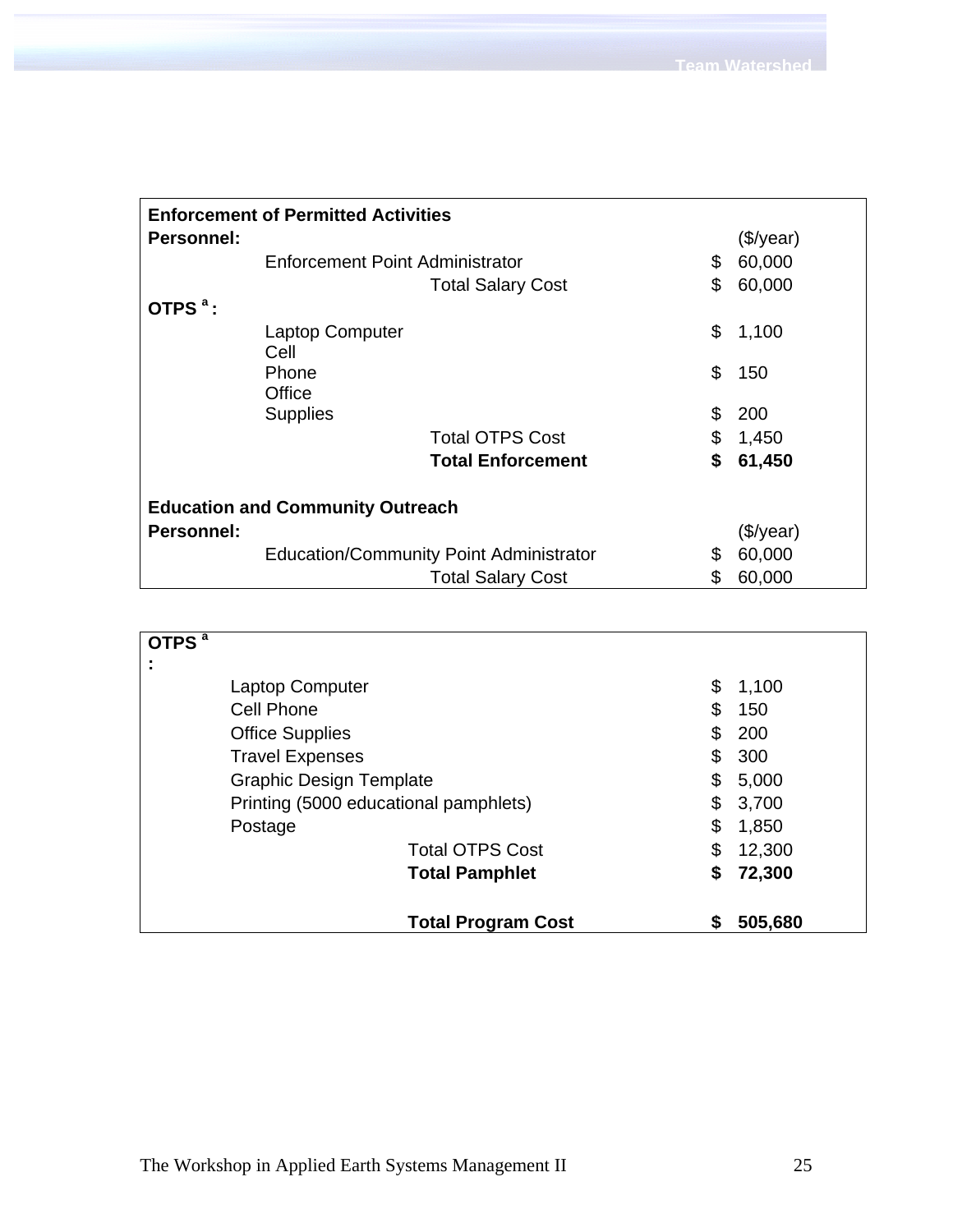| <b>Line Item Budget</b> |                                             |    |                |  |  |
|-------------------------|---------------------------------------------|----|----------------|--|--|
| Line $#$                | Category                                    |    | (dollars/year) |  |  |
|                         | <b>Personnel Services</b>                   |    |                |  |  |
| 1                       | <b>Salaries</b>                             | \$ | 430,000        |  |  |
|                         | <b>Total Personnel Costs</b>                | \$ | 430,000        |  |  |
|                         | <b>Other Than Personnel Services (OTPS)</b> |    |                |  |  |
| 1                       | Materials (Signs, Posts)                    | \$ | 52,020         |  |  |
| 2                       | Services (Graphic design template)          | \$ | 5,000          |  |  |
| 3                       | Printing                                    | \$ | 3,700          |  |  |
| 4                       | Postage                                     | \$ | 1,850          |  |  |
| 5                       | Computers                                   | \$ | 7,700          |  |  |
| 6                       | Software                                    | \$ | 1,960          |  |  |
| 7                       | Communication (cell phones, BlackBerry)     | \$ | 1,250          |  |  |
| 8                       | <b>Office Supplies</b>                      | \$ | 1,200          |  |  |
| 9                       | <b>Travel Expenses</b>                      | \$ | 1,000          |  |  |
|                         | <b>Total OTPS Costs</b>                     | \$ | 75,680         |  |  |
|                         | <b>Total Program</b>                        |    |                |  |  |
|                         | <b>Costs</b>                                | \$ | 505,680        |  |  |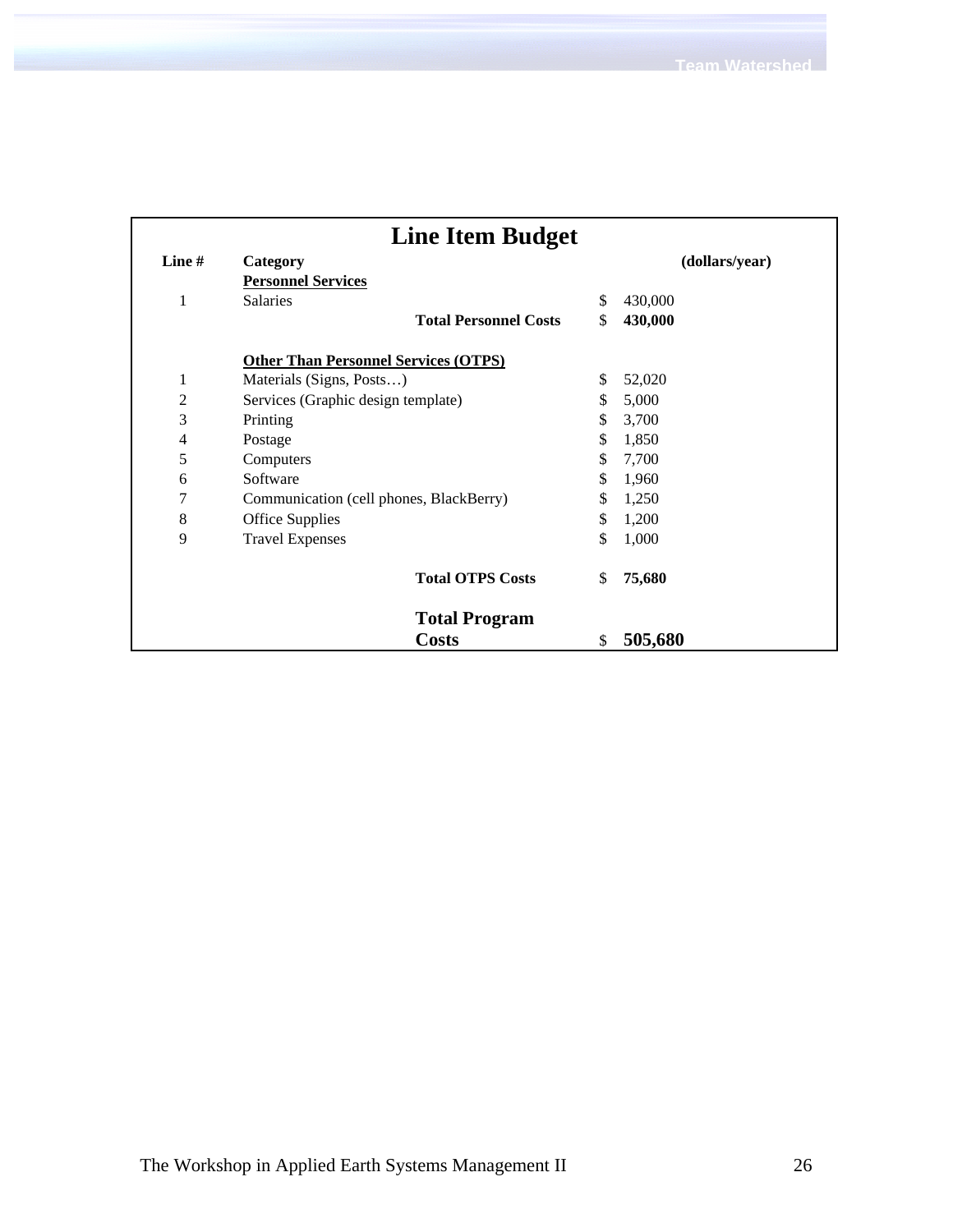# **APPENDIX F: PERFORMANCE MANAGEMENT**

| Goal                 | Data Needed                 | <b>Reporting Party</b> | <b>Analyzing Party</b>   |
|----------------------|-----------------------------|------------------------|--------------------------|
| Delineate Buffer     | <b>IN:</b> number of signs  | Buffer zone support    | GIS Analyst;             |
| Zones along priority | constructed; number of      | staff; State           | Executive                |
| areas                | staff; staffing hours       | Department of          | Watersheds               |
| $(1$ sign per mile)  | <b>OUT:</b> number of signs | Environmental          | Protection Manager;      |
|                      | posted per mile of stream   | Conservation           | <b>Buffer Zone Point</b> |
|                      |                             |                        | Administrator            |
|                      |                             |                        |                          |

# Buffer Zone Performance Management

# Permitting Performance Management

| Goal                  | Data Needed                 | <b>Reporting Party</b> | <b>Analyzing Party</b> |
|-----------------------|-----------------------------|------------------------|------------------------|
| Establish and         | <b>IN:</b> number of staff, | Permitting support     | Executive              |
| streamline            | Number of staff hours       | $staff - regulatory$   | Watersheds             |
| application process,  | <b>OUT:</b> number of       | compliance             | Protection Manager;    |
| set application goals | applications reviewed,      |                        | Permitting Point       |
|                       | number approved, number     |                        | Administrator          |
|                       | disapproved                 |                        |                        |
|                       | <b>EXTERNAL: comment</b>    |                        |                        |
|                       | cards and surveys           |                        |                        |

Monitoring Performance Management

| Goal                                  | Data Needed                                         | <b>Reporting Party</b>       | <b>Analyzing Party</b>  |
|---------------------------------------|-----------------------------------------------------|------------------------------|-------------------------|
| <b>Baseline</b><br>measurement setup, | <b>IN:</b> Laboratories and<br>equipment (EPA/USGS) | Monitoring support<br>staff; | Executive<br>Watersheds |
| setup of long-term                    | data, number of staff, staff                        | Pathogen/Chemical            | Protection Manager;     |
| evaluation processes                  | hours                                               | Labs; State                  | Monitoring Point        |
|                                       | <b>OUT:</b> Standardized water                      | Department of                | Administrator           |
|                                       | quality data, Long-term                             | Environmental                |                         |
|                                       | <b>Standard Operating</b>                           | $Conservation -$             |                         |
|                                       | Procedure; continued                                | <b>Auditor Reports</b>       |                         |
|                                       | FAD compliance                                      |                              |                         |
|                                       |                                                     |                              |                         |

Enforcement Performance Management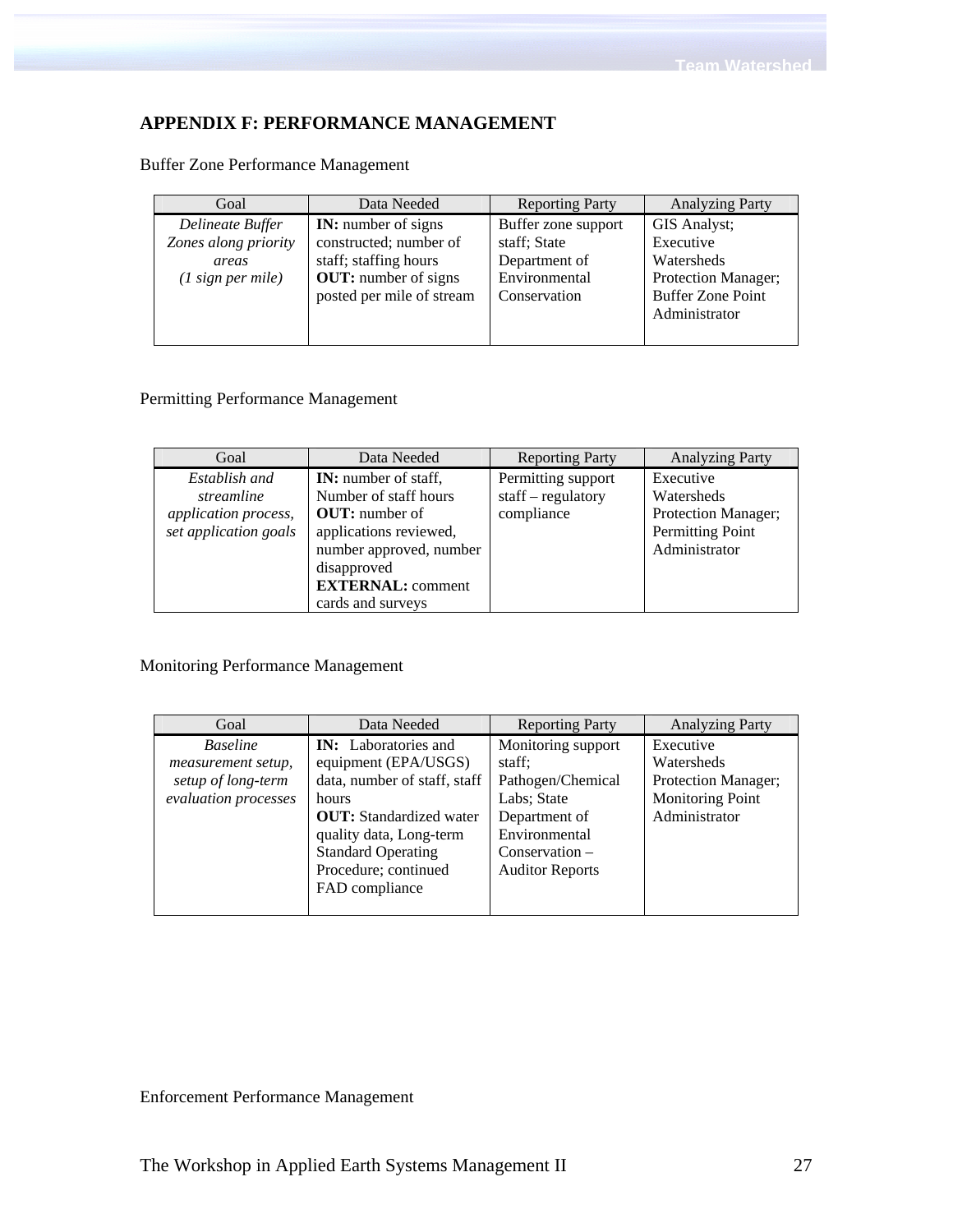| Goal                         | Data Needed                       | <b>Reporting Party</b> | <b>Analyzing Party</b>   |
|------------------------------|-----------------------------------|------------------------|--------------------------|
| <b>Institute Development</b> | <b>IN:</b> number of staff, staff | Enforcement support    | Executive                |
| Database                     | hours                             | staff, inspectors      | Watersheds               |
|                              | <b>OUT:</b> acreage               |                        | Protection Manager;      |
|                              | grandfathered in 90 days,         |                        | <b>Enforcement Point</b> |
|                              | number of properties              |                        | Administrator            |
|                              | inspected out of number           |                        |                          |
|                              | possible                          |                        |                          |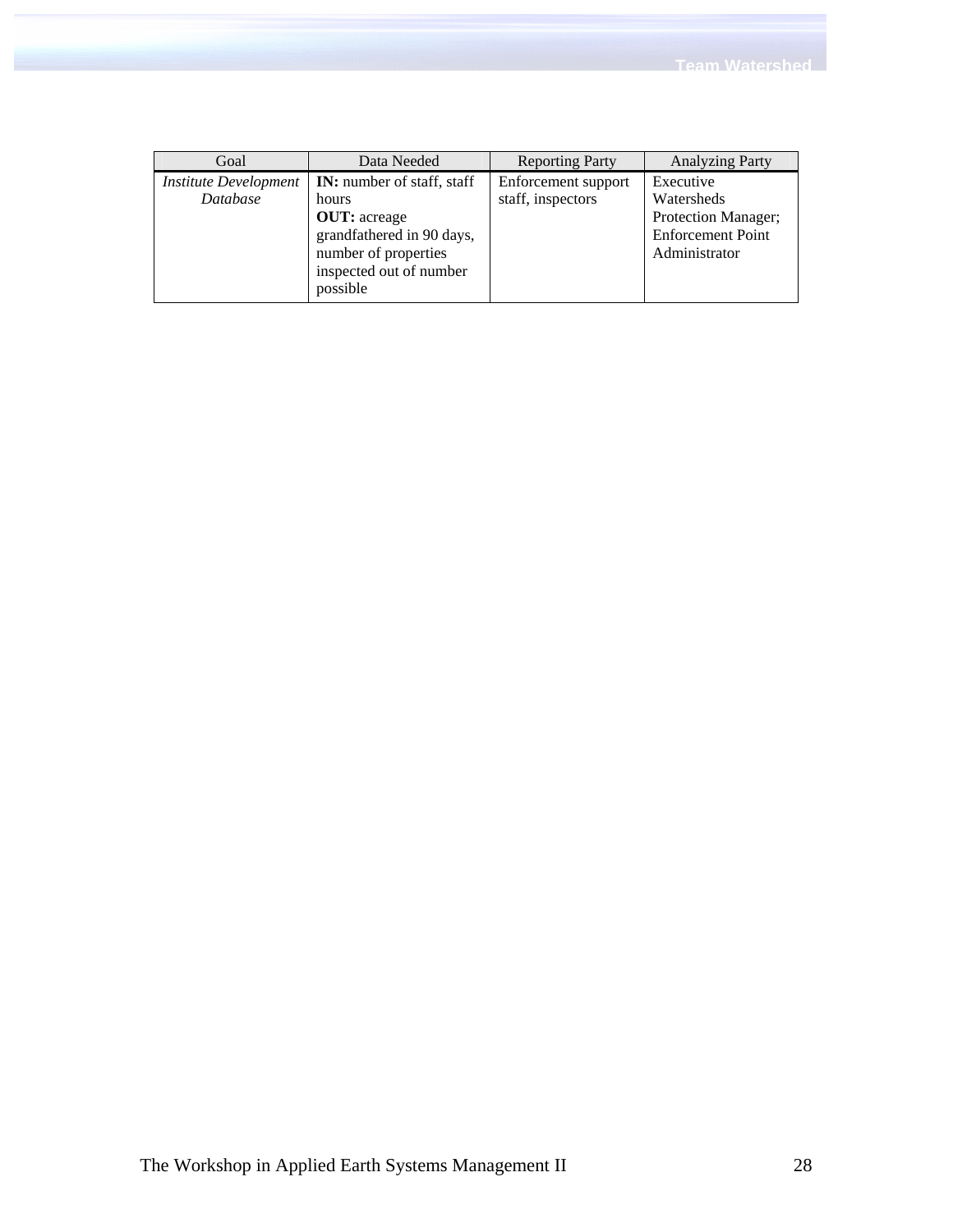

# **APPENDIX G: MASTER CALENDAR**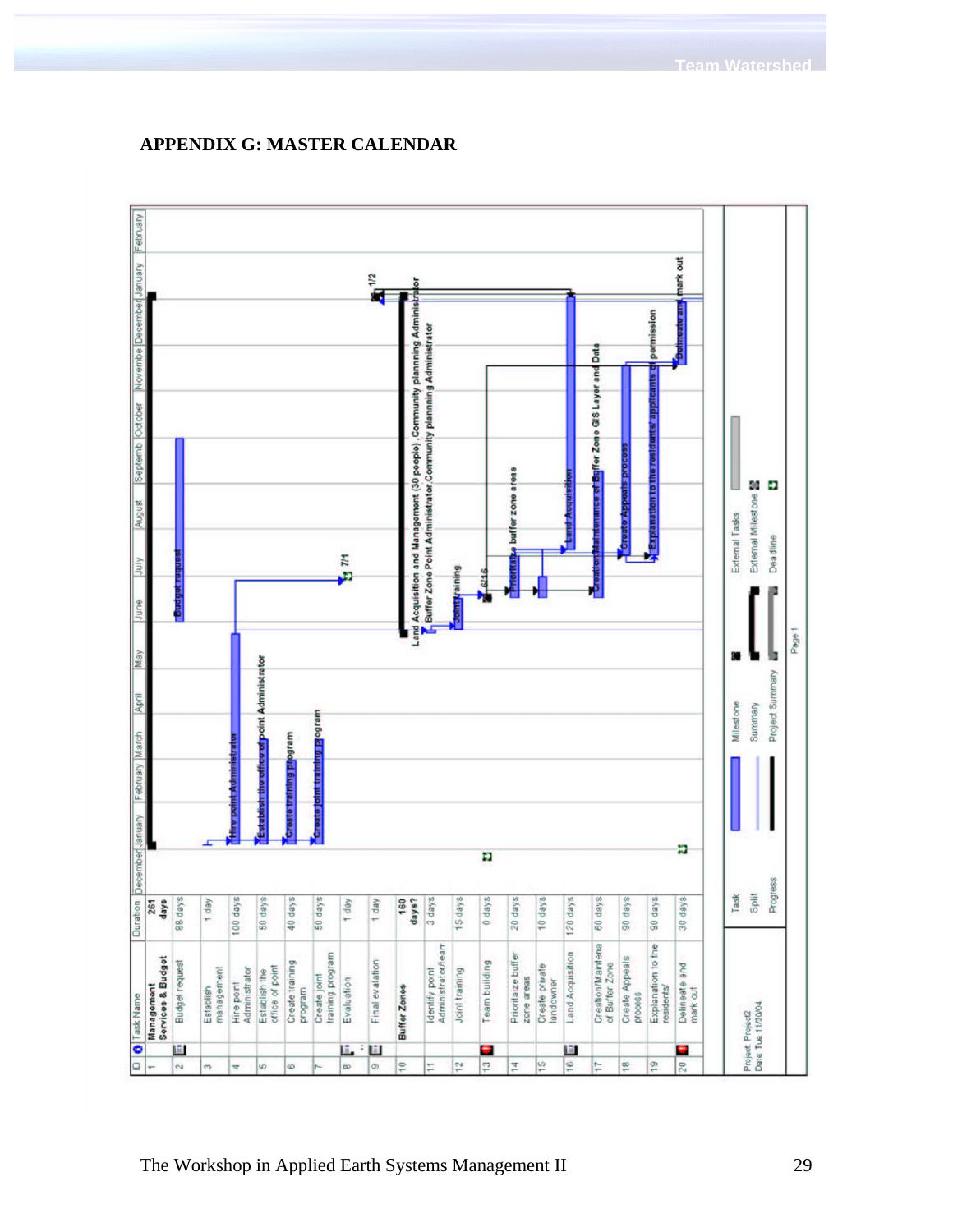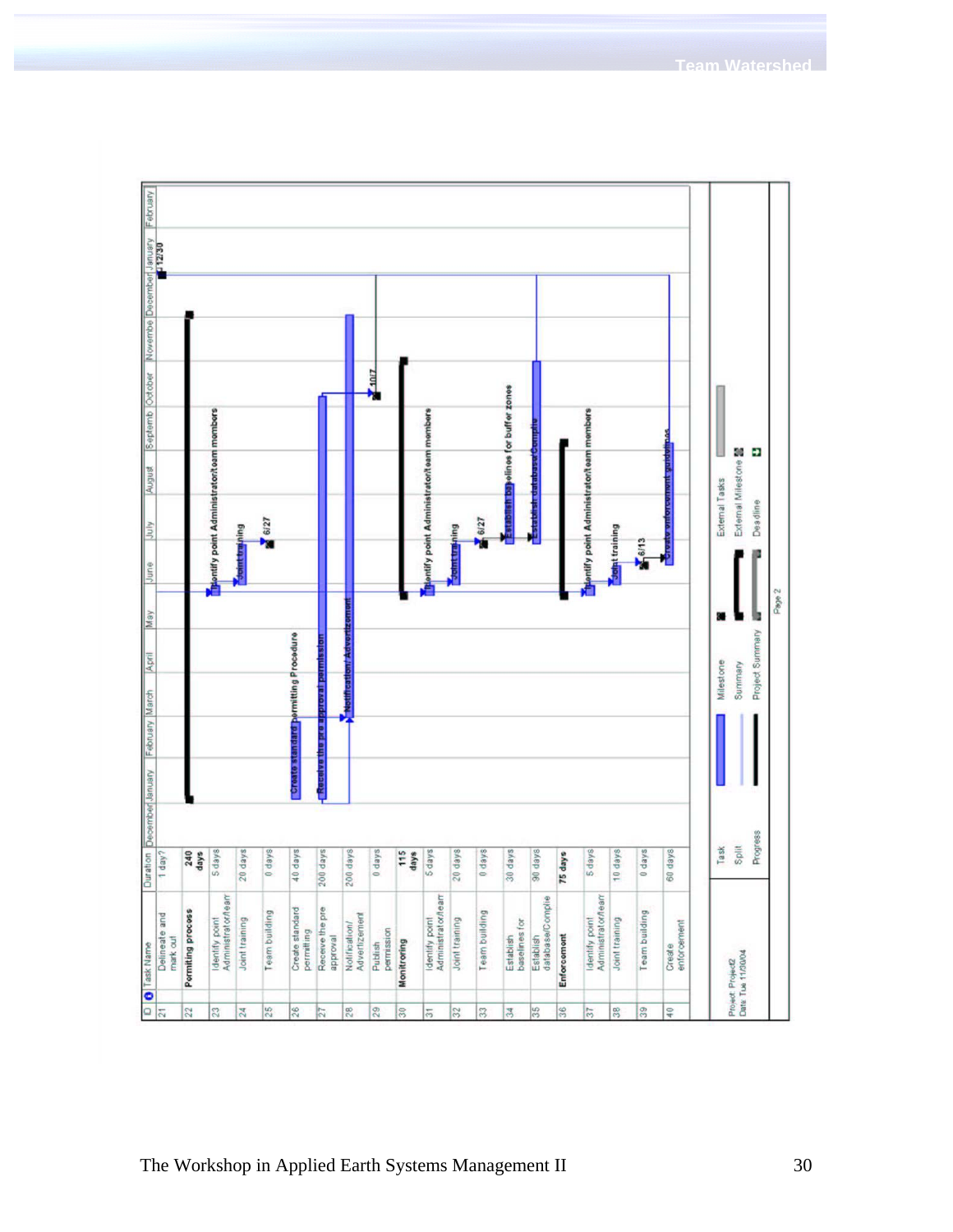# **APPENDIX H: BIBLIOGRAPHY**

Catskill Center for Conservation and Development. (2000). *Catskills GIS Atlas: Hydrology of the Catskills.* Retrieved September 17, 2004, from: http://www.catskillcenter.org/atlas/hydrology/hyd\_4pondsnwetlands.htm

Catskill Watershed Corporation. (2004). *CWC Programs.* Retrieved September 17, 2004, from www.cwconline.org

City of New York Department of Environmental Protection. (2004). *Job Opportunities.* Retrieved October 9, 2004, from http://nyc.gov/html/dep/html/jobs.html.

Delaware County, Department of Watershed Affairs. (2004). *Non-Complying Regulatory Activities.*

 Retrieved July 2004, from http://www.co.delaware.ny.us/depts/h2o/ncra.htm

Hitchcock, Jennifer. (2004). *Surface Water Treatment Rule*. Retrieved October 30, 2004, from http://www.state.me.us/dhs/eng/water/swtr.html.

Hix, Andy. (2003-2004). *Staffing Plan.* Washington State Department of Information Services.

 Retrieved October 10, 2004, from http://www.dis.wa.gov/pmframework/planning/staffing.html.

New York City's Department of Environmental Protection (NYC DEP). (2003). *New York City 2003 Drinking Water Supply and Quality Report.*  Retrieved July 2004, from **http://www.nyc.gov/html/dep/pdf/wsstat03.pdf**

New York City's Department of Environmental Protection (NYC DEP). (2002). *New York City's Water Supply System: History.*  Retrieved July 2004, from **http://www.ci.nyc.ny.us/html/dep/html/history.html**

New York State Department of Environmental Conservation. (2004). *Careers in Environmental Conservation.*  Retrieved October 10, 2004, from http://www.dec.state.ny.us/website/dmb/index.html.